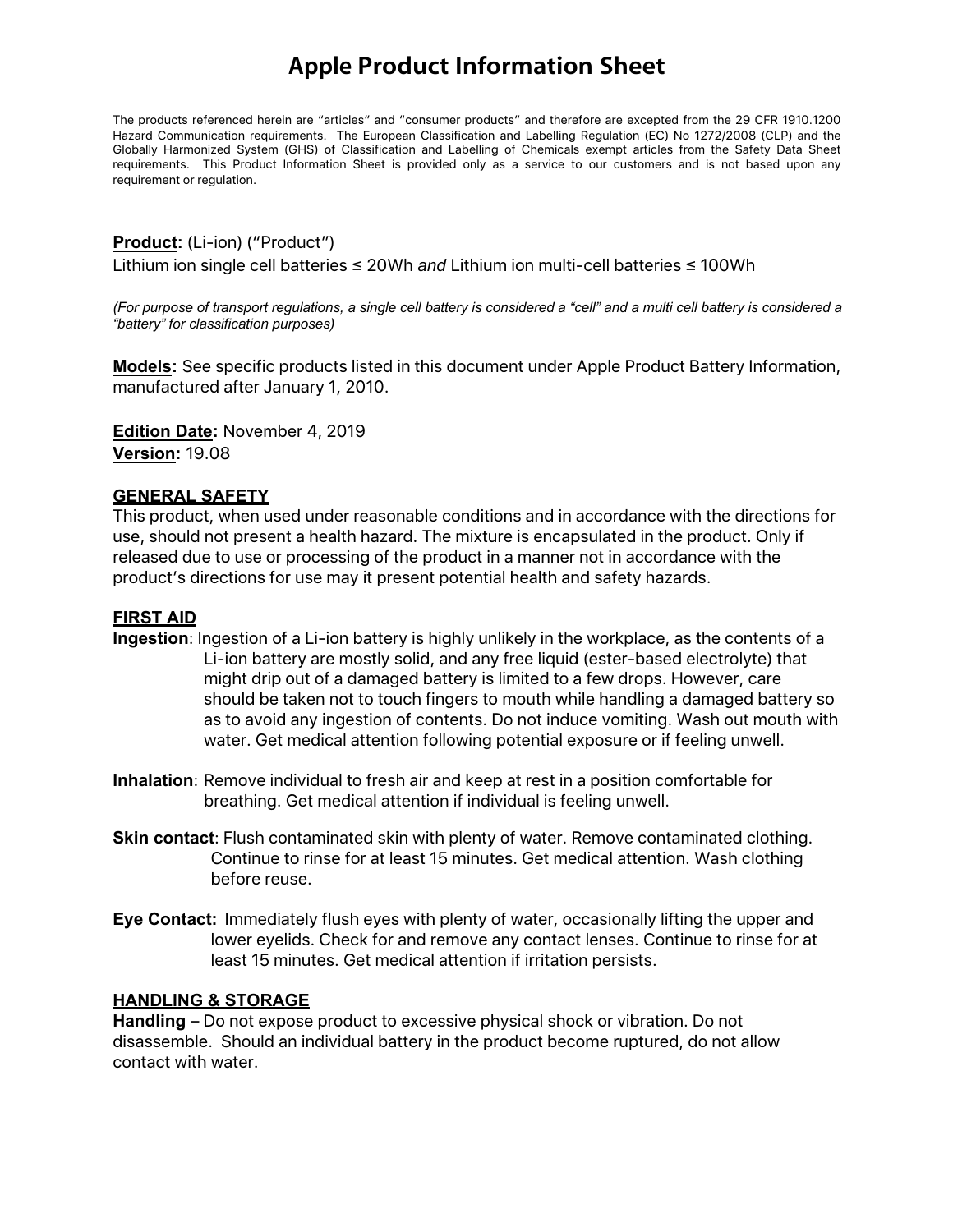**Storage** – Store in a cool, well ventilated area. Storage above 100 degrees can result in loss of product performance, leakage, or rust. Do not expose product to open flame.

#### **FIRE SAFETY**

In case of fire where products are stored, flood the area with water as needed to control the fire on nearby ordinary combustibles. If any products are involved, water may not extinguish them, but will cool the adjacent products and control the spread of fire. Fire fighters should wear selfcontained breathing apparatus. To control/stop a thermal battery event where only the product is involved, use plentiful amounts of clean/dry sand to immediately smother the thermal reaction and reducing smoke. This is most effective, if applied to cover the battery, especially in the first few seconds of the event. CO2, dry chemical, and foam extinguishers may also be used for small fires in areas where products are stored, but may not extinguish the involved products themselves. LITH-X (powdered graphite) or copper powder fire extinguishers, dry ground dolomite or soda ash may also be used (these materials also act as smothering agents).

#### **DISPOSAL**

Apple products contain recyclable materials and should not be put into the municipal waste stream. Refer to the following websites for battery replacement and recycling options (http://www.apple.com/batteries/replacements.html, http://www.apple.com/recycling/). Do not dispose of in fire.

#### **TRANSPORTATION**

Apple's product batteries have been successfully tested and comply with the UN Manual of Test and Criteria, Part III, subsection 38.3, Revision 3, Amendment 1 or any subsequent revision and amendment. Product batteries have been manufactured under a quality management program as specified in 2.9.4 of the UN Model Regulations.

|          | <b>PERFORMED TESTS</b> | <b>RESULTS</b>                |       |
|----------|------------------------|-------------------------------|-------|
| 38.3.4.1 | T1                     | <b>Altitude Simulation</b>    | Pass  |
| 38.3.4.2 | T2                     | <b>Thermal Test</b>           | Pass  |
| 38.3.4.3 | T3                     | Vibration                     | Pass  |
| 38.3.4.4 | T4                     | Shock                         | Pass  |
| 38.3.4.5 | T5                     | <b>External Short Circuit</b> | Pass  |
| 38.3.4.6 | T6                     | Impact / Crush                | Pass* |
| 38.3.4.7 | т7                     | Overcharge                    | Pass  |
| 38.3.4.8 | T8                     | <b>Forced Discharge</b>       | Pass* |

*\* Applicable to cells only*

Apple product cells are rated at 20 Watt-hours or less and batteries are rated at 100 Watthours or less. Apple products meet the requirements for transportation under:

- UN Model Regulations Special Provisions 188 and 230
- International Civil Aviation Organization (ICAO) Technical Instructions and the International Air Transport Association (IATA) Dangerous Goods Regulations Packing Instructions:
	- o 965 Section IB or Section II (UN3480, Lithium ion batteries)
		- § These batteries will be offered for transport at a state of charge (SOC) not exceeding 30% of their rated design capacity.
	- o 966 Section II (UN3481, Lithium ion batteries packed with equipment)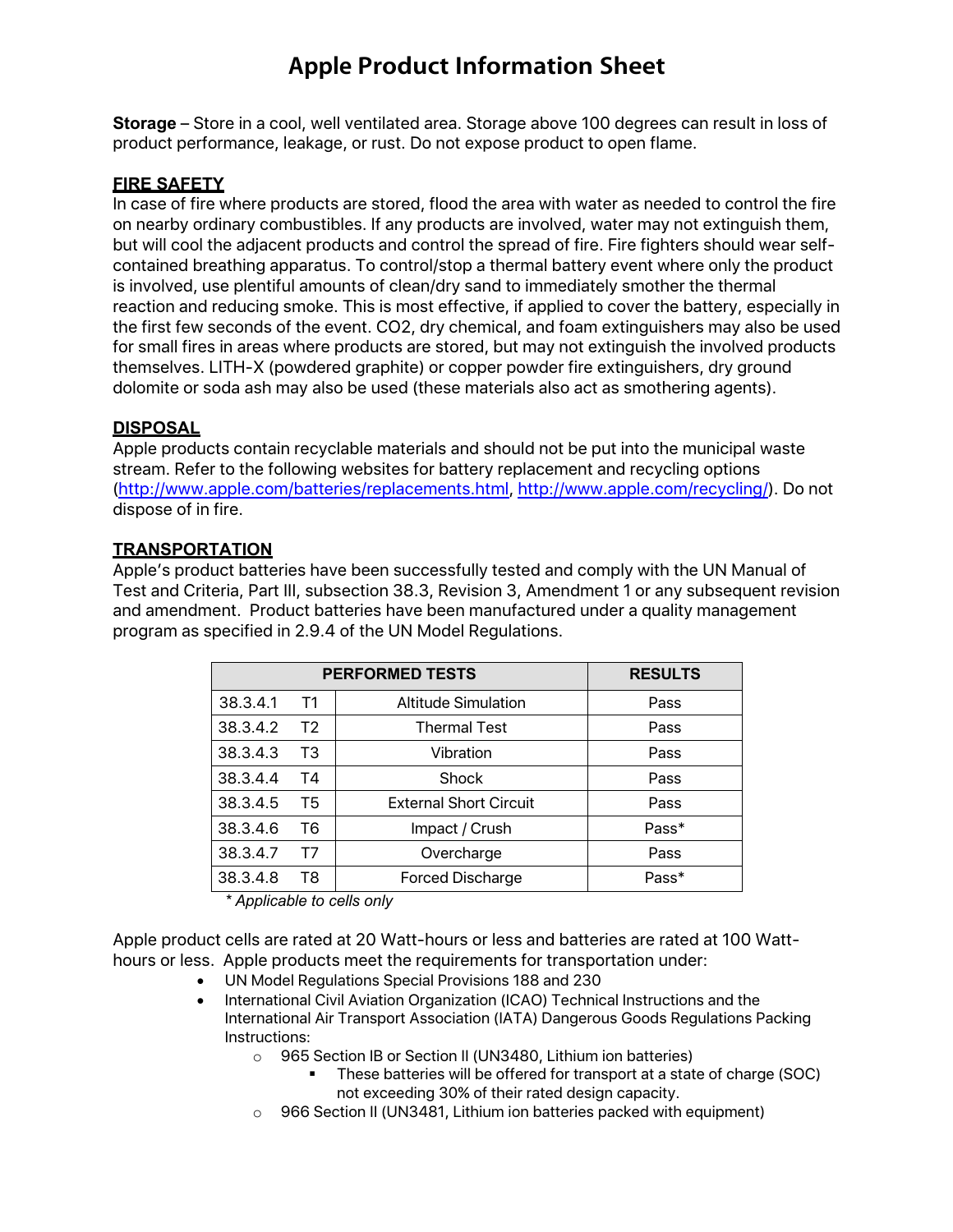- o 967 Section II (UN3481, Lithium ion batteries contained in equipment)
- International Maritime Organization (IMO) Special Provisions 188 and 230
- European Agreement Concerning the International Carriage of Dangerous Goods by Road (ADR) Special Provisions 188 and 230
- U.S. Department of Transportation (DOT) 49 CFR 173.185 and 173.185(c)
- Canadian Transport of Dangerous Goods Regulations (TDGR) Special Provision 34

#### **The following table provides Apple Product Battery Information:**

| Single cell batteries ≤ 20Wh |          |                                                                                                                        |                                         |                                  |                                  |                         |  |
|------------------------------|----------|------------------------------------------------------------------------------------------------------------------------|-----------------------------------------|----------------------------------|----------------------------------|-------------------------|--|
| Model<br><b>Numbers</b>      | Announce | <b>Type</b>                                                                                                            | Battery(s)<br>per<br>Product            | <b>Battery</b><br>Weight<br>(kg) | Wh<br>Rating                     | Classification<br>(Air) |  |
| A1289                        | 2010     | MacPro                                                                                                                 | 1                                       | 0.090                            | 9                                | UN 3481 PI 967          |  |
| A1289                        | 2012     | MacPro                                                                                                                 | $\mathbf{1}$                            | 0.090                            | 9                                | UN 3481 PI 967          |  |
| A1332                        | 2010     | iPhone 4                                                                                                               | $\mathbf{1}$                            | 0.025                            | 5.25                             | UN 3481 PI 967          |  |
| A1332                        | 2011     | iPhone 4                                                                                                               | $\mathbf{1}$                            | 0.025                            | 5.25                             | UN 3481 PI 967          |  |
| A1349                        | 2010     | iPhone 4 (CDMA)                                                                                                        | 1                                       | 0.025                            | 5.25                             | UN 3481 PI 967          |  |
| A1349                        | 2011     | iPhone 4 (CDMA)                                                                                                        | 1                                       | 0.025                            | 5.25                             | UN 3481 PI 967          |  |
| A1366                        | 2010     | iPod nano 6th gen                                                                                                      | 1                                       | 0.003                            | 0.389                            | UN 3481 PI 967          |  |
| A1367                        | 2010     | iPod touch 4th gen                                                                                                     | $\mathbf{1}$                            | 0.020                            | 3.441                            | UN 3481 PI 967          |  |
| A1373                        | 2010     | iPod shuffle 4th gen                                                                                                   | $\mathbf{1}$                            | 0.002                            | 0.192                            | UN 3481 PI 967          |  |
| A1373                        | 2014     | iPod shuffle 4th gen                                                                                                   | 1                                       | 0.002                            | 0.192                            | UN 3481 PI 967          |  |
| A1387                        | 2011     | iPhone 4s                                                                                                              | 1                                       | 0.026                            | 3.441                            | UN 3481 PI 967          |  |
| A1418                        | 2015     | iMac 21.5-inch w/<br>(A1644) Apple Magic Keyboard and<br>(A1657) Magic Mouse 2                                         | $\overline{\phantom{a}}$<br>1<br>1      | 0.016<br>0.042                   | 2.98<br>7.07                     | UN 3481 PI 967          |  |
| A1418                        | 2017     | iMac 21.5-inch w/<br>(A1644) Apple Magic Keyboard and<br>(A1657) Magic Mouse 2                                         | $\blacksquare$<br>1<br>1                | 0.016<br>0.042                   | $\sim$<br>2.98<br>7.07           | UN 3481 PI 967          |  |
| A1418                        | 2017     | iMac 21.5-inch w/<br>(A1644) Apple Magic Keyboard and<br>(A1535) Magic Trackpad 2                                      | $\blacksquare$<br>1<br>1                | 0.016<br>0.037                   | 2.98<br>7.73                     | UN 3481 PI 967          |  |
| A1418                        | 2017     | iMac 21.5-inch w/<br>(A1843) Magic Keyboard w/Numeric Keypad<br>and (A1657) Magic Mouse 2                              | 1<br>1                                  | 0.016<br>0.042                   | 2.98<br>7.07                     | UN 3481 PI 967          |  |
| A1418                        | 2017     | iMac 21.5-inch w/<br>(A1843) Magic Keyboard w/Numeric Keypad<br>and (A1535) Magic Trackpad 2                           | $\overline{a}$<br>$\mathbf{1}$<br>1     | 0.016<br>0.037                   | $\equiv$<br>2.98<br>7.73         | UN 3481 PI 967          |  |
| A1418                        | 2017     | iMac 21.5-inch w/<br>(A1644) Apple Magic Keyboard,<br>(A1657) Magic Mouse 2 and<br>(A1535) Magic Trackpad 2            | $\overline{\phantom{a}}$<br>1<br>1<br>1 | 0.016<br>0.042<br>0.037          | $\sim$<br>2.98<br>7.07<br>7.73   | UN 3481 PI 967          |  |
| A1418                        | 2017     | iMac 21.5-inch w/<br>(A1843) Magic Keyboard w/Numeric Keypad,<br>(A1657) Magic Mouse 2 and<br>(A1535) Magic Trackpad 2 | $\overline{\phantom{a}}$<br>1<br>1<br>1 | 0.016<br>0.042<br>0.037          | $\equiv$<br>2.98<br>7.07<br>7.73 | UN 3481 PI 967          |  |
| A1418                        | 2017     | iMac 21.5-inch with Retina 4K display w/<br>(A1644) Apple Magic Keyboard and<br>(A1657) Magic Mouse 2                  | $\overline{\phantom{a}}$<br>1<br>1      | 0.016<br>0.042                   | $\equiv$<br>2.98<br>7.07         | UN 3481 PI 967          |  |
| A1418                        | 2017     | iMac 21.5-inch with Retina 4K display w/<br>(A1644) Apple Magic Keyboard and<br>(A1535) Magic Trackpad 2               | $\blacksquare$<br>1<br>1                | 0.016<br>0.037                   | $\sim$<br>2.98<br>7.73           | UN 3481 PI 967          |  |
| A1418                        | 2017     | iMac 21.5-inch with Retina 4K display w/<br>(A1843) Magic Keyboard w/Numeric Keypad<br>and (A1657) Magic Mouse 2       | $\overline{a}$<br>1<br>1                | 0.016<br>0.042                   | $\sim$<br>2.98<br>7.07           | UN 3481 PI 967          |  |
| A1418                        | 2017     | iMac 21.5-inch with Retina 4K display w/<br>(A1843) Magic Keyboard w/Numeric Keypad                                    | ÷,<br>1                                 | ÷.<br>0.016                      | $\blacksquare$<br>2.98           | UN 3481 PI 967          |  |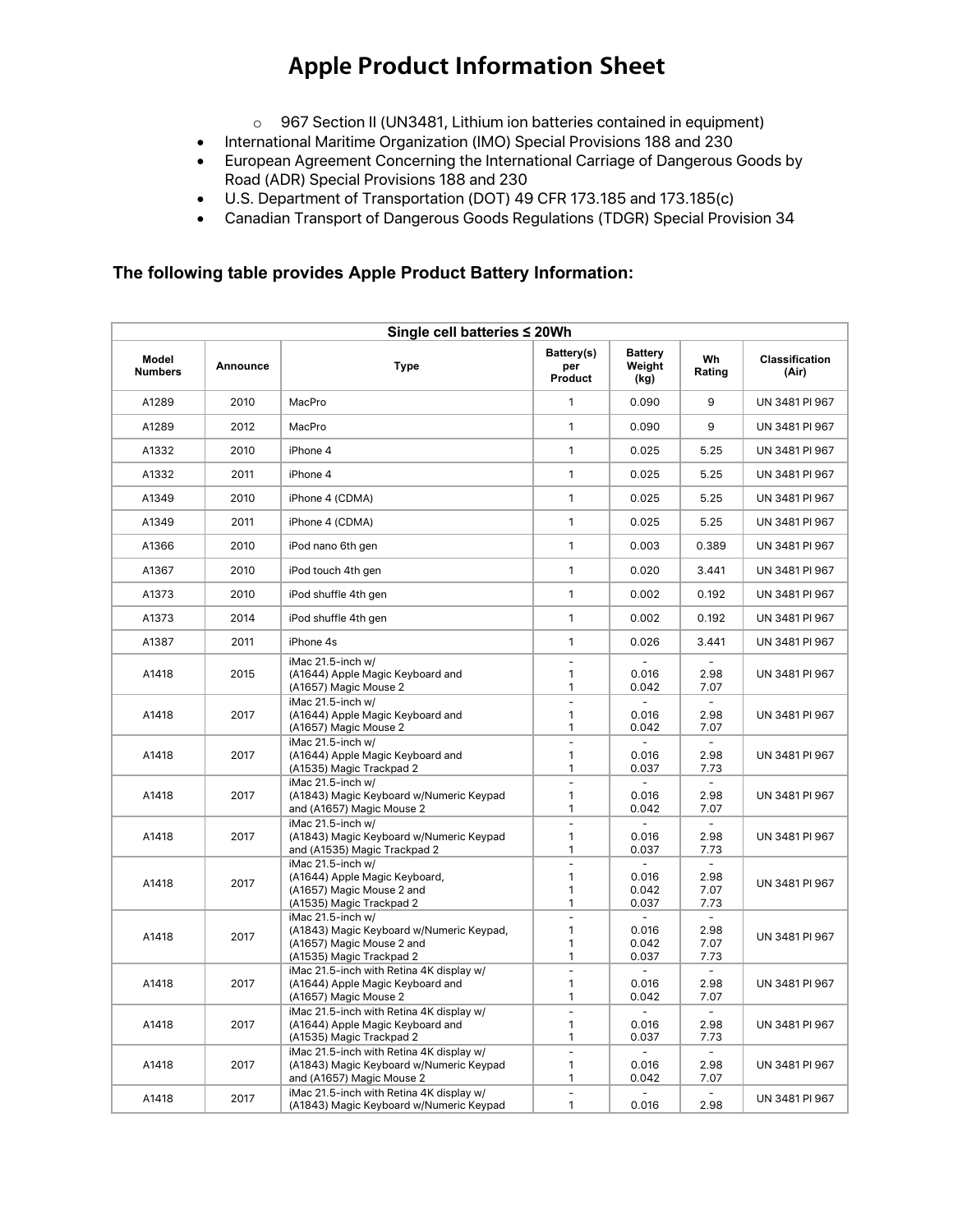| Single cell batteries ≤ 20Wh |          |                                                                                                                                               |                                    |                                           |                                        |                                |  |  |
|------------------------------|----------|-----------------------------------------------------------------------------------------------------------------------------------------------|------------------------------------|-------------------------------------------|----------------------------------------|--------------------------------|--|--|
| Model<br><b>Numbers</b>      | Announce | <b>Type</b>                                                                                                                                   | Battery(s)<br>per<br>Product       | <b>Battery</b><br>Weight<br>(kg)          | Wh<br>Rating                           | <b>Classification</b><br>(Air) |  |  |
|                              |          | and (A1535) Magic Trackpad 2                                                                                                                  | 1                                  | 0.037                                     | 7.73                                   |                                |  |  |
| A1418                        | 2017     | iMac 21.5-inch with Retina 4K display w/<br>(A1644) Apple Magic Keyboard,<br>(A1657) Magic Mouse 2 and<br>(A1535) Magic Trackpad 2            | $\sim$<br>1<br>1<br>1              | ÷<br>0.016<br>0.042<br>0.037              | $\blacksquare$<br>2.98<br>7.07<br>7.73 | UN 3481 PI 967                 |  |  |
| A1418                        | 2017     | iMac 21.5-inch with Retina 4K display w/<br>(A1843) Magic Keyboard w/Numeric Keypad,<br>(A1657) Magic Mouse 2 and<br>(A1535) Magic Trackpad 2 | $\bar{\phantom{a}}$<br>1<br>1<br>1 | 0.016<br>0.042<br>0.037                   | 2.98<br>7.07<br>7.73                   | UN 3481 PI 967                 |  |  |
| A1419                        | 2015     | iMac 27-inch w/<br>(A1644) Apple Magic Keyboard and<br>(A1657) Magic Mouse 2                                                                  | $\bar{\phantom{a}}$<br>1<br>1      | $\equiv$<br>0.016<br>0.042                | $\equiv$<br>2.98<br>7.07               | UN 3481 PI 967                 |  |  |
| A1419                        | 2017     | iMac 27-inch with Retina 5K display w/<br>(A1644) Apple Magic Keyboard and<br>(A1657) Magic Mouse 2                                           | $\overline{a}$<br>1<br>1           | 0.016<br>0.042                            | $\overline{a}$<br>2.98<br>7.07         | UN 3481 PI 967                 |  |  |
| A1419                        | 2017     | iMac 27-inch with Retina 5K display w/<br>(A1644) Apple Magic Keyboard and<br>(A1535) Magic Trackpad 2                                        | $\overline{a}$<br>1<br>1           | 0.016<br>0.037                            | 2.98<br>7.73                           | UN 3481 PI 967                 |  |  |
| A1419                        | 2017     | iMac 27-inch with Retina 5K display w/<br>(A1843) Magic Keyboard w/Numeric Keypad<br>and (A1657) Magic Mouse 2                                | $\bar{\phantom{a}}$<br>1<br>1      | $\mathbf{r}$<br>0.016<br>0.042            | $\sim$<br>2.98<br>7.07                 | UN 3481 PI 967                 |  |  |
| A1419                        | 2017     | iMac 27-inch with Retina 5K display w/<br>(A1843) Magic Keyboard w/Numeric Keypad<br>and (A1535) Magic Trackpad 2                             | $\bar{a}$<br>1<br>1                | 0.016<br>0.037                            | 2.98<br>7.73                           | UN 3481 PI 967                 |  |  |
| A1419                        | 2017     | iMac 27-inch with Retina 5K display w/<br>(A1644) Apple Magic Keyboard,<br>(A1657) Magic Mouse 2 and<br>(A1535) Magic Trackpad 2              | $\frac{1}{2}$<br>1<br>1<br>1       | 0.016<br>0.042<br>0.037                   | $\sim$<br>2.98<br>7.07<br>7.73         | UN 3481 PI 967                 |  |  |
| A1419                        | 2017     | iMac 27-inch with Retina 5K display w/<br>(A1843) Magic Keyboard w/Numeric Keypad,<br>(A1657) Magic Mouse 2 and<br>(A1535) Magic Trackpad 2   | $\blacksquare$<br>1<br>1<br>1      | $\blacksquare$<br>0.016<br>0.042<br>0.037 | $\sim$<br>2.98<br>7.07<br>7.73         | UN 3481 PI 967                 |  |  |
| A1421                        | 2012     | iPod touch 5th gen                                                                                                                            | 1                                  | 0.021                                     | 3.8                                    | UN 3481 PI 967                 |  |  |
| A1421                        | 2014     | iPod touch 5th gen                                                                                                                            | $\mathbf{1}$                       | 0.021                                     | 3.8                                    | UN 3481 PI 967                 |  |  |
| A1428                        | 2012     | iPhone 5                                                                                                                                      | $\mathbf{1}$                       | 0.025                                     | 5.45                                   | UN 3481 PI 967                 |  |  |
| A1429                        | 2012     | iPhone 5                                                                                                                                      | 1                                  | 0.026                                     | 5.45                                   | UN 3481 PI 967                 |  |  |
| A1432                        | 2012     | iPad mini Wi-Fi only 1st gen                                                                                                                  | 1                                  | 0.094                                     | 16.5                                   | UN 3481 PI 967                 |  |  |
| A1446                        | 2012     | iPod nano 7th gen                                                                                                                             | $\mathbf{1}$                       | 0.007                                     | 0.8                                    | UN 3481 PI 967                 |  |  |
| A1453                        | 2013     | iPhone 5s                                                                                                                                     | $\mathbf{1}$                       | 0.026                                     | 5.92                                   | UN 3481 PI 967                 |  |  |
| A1454                        | 2012     | iPad mini Wi-Fi + Cellular 1st gen                                                                                                            | 1                                  | 0.094                                     | 16.5                                   | UN 3481 PI 967                 |  |  |
| A1455                        | 2012     | iPad mini Wi-Fi + Cellular (CDMA only) 1st gen                                                                                                | 1                                  | 0.094                                     | 16.5                                   | UN 3481 PI 967                 |  |  |
| A1456                        | 2013     | iPhone 5c                                                                                                                                     | $\mathbf{1}$                       | 0.026                                     | 5.73                                   | UN 3481 PI 967                 |  |  |
| A1456                        | 2014     | iPhone 5c                                                                                                                                     | $\mathbf{1}$                       | 0.026                                     | 5.73                                   | UN 3481 PI 967                 |  |  |
| A1457                        | 2013     | iPhone 5s                                                                                                                                     | $\mathbf{1}$                       | 0.026                                     | 5.92                                   | UN 3481 PI 967                 |  |  |
| A1507                        | 2013     | iPhone 5c                                                                                                                                     | $\mathbf{1}$                       | 0.026                                     | 5.73                                   | UN 3481 PI 967                 |  |  |
| A1507                        | 2014     | iPhone 5c                                                                                                                                     | $\mathbf{1}$                       | 0.026                                     | 5.73                                   | UN 3481 PI 967                 |  |  |
| A1509                        | 2013     | iPod touch 5th gen                                                                                                                            | 1                                  | 0.021                                     | 3.8                                    | UN 3481 PI 967                 |  |  |
| A1513                        | 2015     | Siri Remote                                                                                                                                   | 1                                  | 0.009                                     | 1.56                                   | UN 3481 PI 967                 |  |  |
| A1516                        | 2013     | iPhone 5c                                                                                                                                     | $\mathbf{1}$                       | 0.026                                     | 5.73                                   | UN 3481 PI 967                 |  |  |
| A1516                        | 2014     | iPhone 5c                                                                                                                                     | $\mathbf{1}$                       | 0.026                                     | 5.73                                   | UN 3481 PI 967                 |  |  |
| A1518                        | 2013     | iPhone 5s                                                                                                                                     | 1                                  | 0.026                                     | 5.92                                   | UN 3481 PI 967                 |  |  |
| A1522                        | 2014     | iPhone 6 Plus                                                                                                                                 | 1                                  | 0.046                                     | 11.28                                  | UN 3481 PI 967                 |  |  |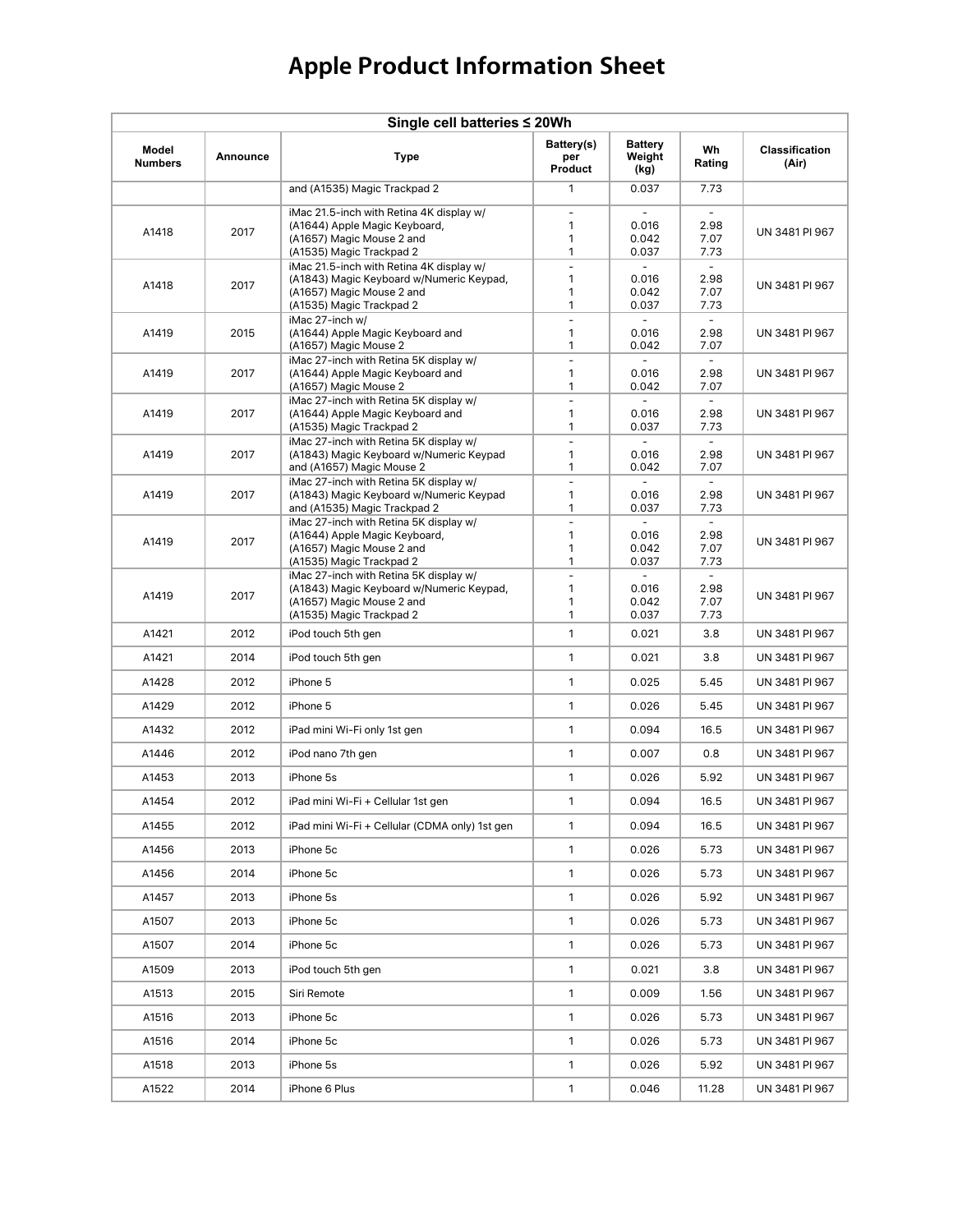| Single cell batteries ≤ 20Wh |          |                                           |                                   |                                  |                      |                                |  |
|------------------------------|----------|-------------------------------------------|-----------------------------------|----------------------------------|----------------------|--------------------------------|--|
| Model<br><b>Numbers</b>      | Announce | <b>Type</b>                               | Battery(s)<br>per<br>Product      | <b>Battery</b><br>Weight<br>(kg) | Wh<br>Rating         | <b>Classification</b><br>(Air) |  |
| A1523                        | 2016     | AirPod (right)                            | $\mathbf{1}$                      | 0.002                            | 0.95                 | UN 3481 PI 967                 |  |
| A1524                        | 2014     | iPhone 6 Plus                             | $\mathbf{1}$                      | 0.046                            | 11.28                | UN 3481 PI 967                 |  |
| A1526                        | 2013     | iPhone 5c                                 | 1                                 | 0.026                            | 5.73                 | UN 3481 PI 967                 |  |
| A1526                        | 2014     | iPhone 5c                                 | $\mathbf{1}$                      | 0.026                            | 5.73                 | UN 3481 PI 967                 |  |
| A1528                        | 2013     | iPhone 5s                                 | $\mathbf{1}$                      | 0.026                            | 5.92                 | UN 3481 PI 967                 |  |
| A1529                        | 2013     | iPhone 5c                                 | $\mathbf{1}$                      | 0.026                            | 5.73                 | UN 3481 PI 967                 |  |
| A1529                        | 2014     | iPhone 5c                                 | 1                                 | 0.026                            | 5.73                 | UN 3481 PI 967                 |  |
| A1530                        | 2013     | iPhone 5s                                 | 1                                 | 0.026                            | 5.92                 | UN 3481 PI 967                 |  |
| A1532                        | 2013     | iPhone 5c                                 | $\mathbf{1}$                      | 0.026                            | 5.73                 | UN 3481 PI 967                 |  |
| A1532                        | 2014     | iPhone 5c                                 | 1                                 | 0.026                            | 5.73                 | UN 3481 PI 967                 |  |
| A1533                        | 2013     | iPhone 5s                                 | 1                                 | 0.026                            | 5.92                 | UN 3481 PI 967                 |  |
| A1535                        | 2015     | Magic Trackpad 2                          | 1                                 | 0.037                            | 7.73                 | UN 3481 PI 967                 |  |
| A1535                        | 2018     | Magic Trackpad 2                          | $\mathbf{1}$                      | 0.037                            | 7.73                 | UN 3481 PI 967                 |  |
| A1538                        | 2015     | iPad mini 4 Wi-Fi only                    | 1                                 | 0.090                            | 19.32                | UN 3481 PI 967                 |  |
| A1549                        | 2014     | iPhone 6                                  | 1                                 | 0.028                            | 6.91                 | UN 3481 PI 967                 |  |
| A1550                        | 2015     | iPad mini 4 Wi-Fi + Cellular              | $\mathbf{1}$                      | 0.090                            | 19.32                | UN 3481 PI 967                 |  |
| A1553                        | 2015     | Apple Watch 1st gen 38mm                  | 1                                 | 0.005                            | 0.93                 | UN 3481 PI 967                 |  |
| A1554                        | 2015     | Apple Watch 1st gen 42mm                  | $\mathbf{1}$                      | 0.005                            | 0.93                 | UN 3481 PI 967                 |  |
| A1574                        | 2015     | iPod touch 6th gen                        | 1                                 | 0.019                            | 4.02                 | UN 3481 PI 967                 |  |
| A1585                        | 2015     | iPhone Smart Battery Case                 | $\mathbf{1}$                      | 0.036                            | 7.13                 | UN 3480 PI 965                 |  |
| A1586                        | 2014     | iPhone 6                                  | 1                                 | 0.028                            | 6.91                 | UN 3481 PI 967                 |  |
| A1589                        | 2014     | iPhone 6                                  | 1                                 | 0.028                            | 6.91                 | UN 3481 PI 967                 |  |
| A1593                        | 2014     | iPhone 6 Plus                             | $\mathbf{1}$                      | 0.046                            | 11.28                | UN 3481 PI 967                 |  |
| A1660                        | 2017     | iPhone 7 Plus Product Red Special Edition | 1                                 | 0.029                            | 7.45                 | UN 3481 PI 967                 |  |
| A1661                        | 2017     | iPhone 7 Plus Product Red Special Edition | $\mathbf{1}$                      | 0.039                            | 11.10                | UN 3481 PI 967                 |  |
| A1602                        | 2016     | Airpod Charging Case                      | 1                                 | 0.009                            | 1.52                 | UN 3480 PI 965                 |  |
| A1602<br>A1722<br>A1523      | 2016     | AirPods in Charging Case                  | 1<br>1<br>1                       | 0.009<br>0.002<br>0.002          | 1.52<br>0.95<br>0.95 | UN 3481 PI 967                 |  |
| A1602<br>A2031<br>A2032      | 2019     | AirPods in Charging Case                  | $\mathbf{1}$<br>1<br>1            | 0.009<br>0.002<br>0.002          | 1.52<br>0.95<br>0.95 | UN 3481 PI 967                 |  |
| A1603                        | 2015     | Apple Pencil                              | 1                                 | 0.004                            | 0.332                | UN 3481 PI 967                 |  |
| A1625                        | 2015     | AppleTV 4th gen w/<br>(A1513) Siri Remote | $\qquad \qquad \blacksquare$<br>1 | 0.009                            | 1.56                 | UN 3481 PI 967                 |  |
| A1633                        | 2015     | iPhone 6s                                 | $\mathbf{1}$                      | 0.025                            | 6.39                 | UN 3481 PI 967                 |  |
| A1634                        | 2015     | iPhone 6s Plus                            | 1                                 | 0.041                            | 10.61                | UN 3481 PI 967                 |  |
| A1644                        | 2015     | Apple Magic Keyboard                      | $\mathbf{1}$                      | 0.016                            | 2.98                 | UN 3481 PI 967                 |  |
| A1657                        | 2015     | Magic Mouse 2                             | $\mathbf{1}$                      | 0.042                            | 7.07                 | UN 3481 PI 967                 |  |
| A1657                        | 2018     | Magic Mouse 2                             | 1                                 | 0.042                            | 7.07                 | UN 3481 PI 967                 |  |
| A1660 (CN)                   | 2016     | iPhone 7                                  | $\mathbf{1}$                      | 0.029                            | 7.45                 | UN 3481 PI 967                 |  |
| A1660                        | 2017     | iPhone 7                                  | 1                                 | 0.029                            | 7.45                 | UN 3481 PI 967                 |  |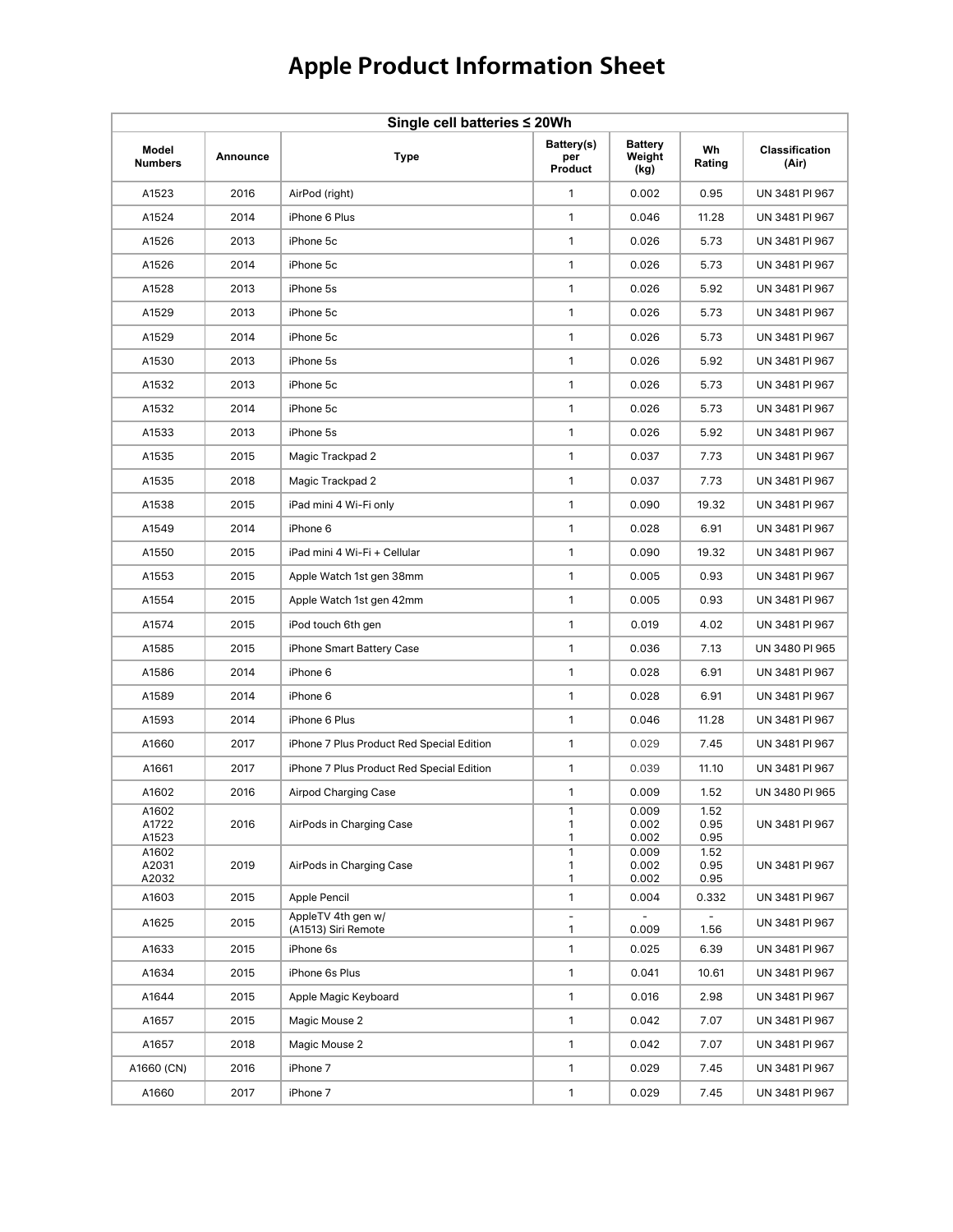| Single cell batteries ≤ 20Wh |          |                                           |                              |                                  |              |                                |  |
|------------------------------|----------|-------------------------------------------|------------------------------|----------------------------------|--------------|--------------------------------|--|
| Model<br><b>Numbers</b>      | Announce | <b>Type</b>                               | Battery(s)<br>per<br>Product | <b>Battery</b><br>Weight<br>(kg) | Wh<br>Rating | <b>Classification</b><br>(Air) |  |
| A1661                        | 2016     | iPhone 7 Plus                             | $\mathbf{1}$                 | 0.039                            | 11.1         | UN 3481 PI 967                 |  |
| A1661                        | 2017     | iPhone 7 Plus                             | $\mathbf{1}$                 | 0.039                            | 11.1         | UN 3481 PI 967                 |  |
| A1662                        | 2016     | iPhone SE                                 | 1                            | 0.026                            | 6.21         | UN 3481 PI 967                 |  |
| A1687                        | 2015     | iPhone 6s Plus                            | $\mathbf{1}$                 | 0.041                            | 10.61        | UN 3481 PI 967                 |  |
| A1688                        | 2015     | iPhone 6s                                 | 1                            | 0.025                            | 6.39         | UN 3481 PI 967                 |  |
| A1690                        | 2015     | iPhone 6s Plus                            | 1                            | 0.041                            | 10.61        | UN 3481 PI 967                 |  |
| A1691                        | 2015     | iPhone 6s                                 | 1                            | 0.025                            | 6.39         | UN 3481 PI 967                 |  |
| A1699                        | 2015     | iPhone 6s Plus                            | 1                            | 0.041                            | 10.61        | UN 3481 PI 967                 |  |
| A1700                        | 2015     | iPhone 6s                                 | $\mathbf{1}$                 | 0.025                            | 6.39         | UN 3481 PI 967                 |  |
| A1722                        | 2016     | AirPod (left)                             | 1                            | 0.002                            | 0.95         | UN 3481 PI 967                 |  |
| A1723                        | 2016     | iPhone SE                                 | $\mathbf{1}$                 | 0.025                            | 6.21         | UN 3481 PI 967                 |  |
| A1724                        | 2016     | iPhone SE                                 | 1                            | 0.025                            | 6.21         | UN 3481 PI 967                 |  |
| A1757                        | 2016     | Apple Watch Series 2 38mm                 | 1                            | 0.005                            | 1.03         | UN 3481 PI 967                 |  |
| A1758                        | 2016     | Apple Watch Series 2 42mm                 | 1                            | 0.006                            | 1.27         | UN 3481 PI 967                 |  |
| A1765                        | 2016     | SmartCase iPhone 7                        | 1                            | 0.0379                           | 8.98         | UN 3480 PI 965                 |  |
| A1778                        | 2016     | iPhone 7                                  | $\mathbf{1}$                 | 0.029                            | 7.45         | UN 3481 PI 967                 |  |
| A1778                        | 2017     | iPhone 7                                  | 1                            | 0.029                            | 7.45         | UN 3481 PI 967                 |  |
| A1779 (JP)                   | 2016     | iPhone 7                                  | $\mathbf{1}$                 | 0.029                            | 7.45         | UN 3481 PI 967                 |  |
| A1779                        | 2017     | iPhone 7                                  | 1                            | 0.029                            | 7.45         | UN 3481 PI 967                 |  |
| A1780<br>$(non-US)$          | 2016     | iPhone 7                                  | 1                            | 0.029                            | 7.45         | UN 3481 PI 967                 |  |
| A1780                        | 2017     | iPhone 7                                  | $\mathbf{1}$                 | 0.029                            | 7.45         | UN 3481 PI 967                 |  |
| A1784                        | 2016     | iPhone 7 Plus                             | 1                            | 0.039                            | 11.1         | UN 3481 PI 967                 |  |
| A1784                        | 2017     | iPhone 7 Plus                             | 1                            | 0.039                            | 11.1         | UN 3481 PI 967                 |  |
| A1784                        | 2017     | iPhone 7 Plus Product Red Special Edition | $\mathbf{1}$                 | 0.039                            | 11.1         | UN 3481 PI 967                 |  |
| A1785                        | 2016     | iPhone 7 Plus                             | 1                            | 0.039                            | 11.1         | UN 3481 PI 967                 |  |
| A1785                        | 2017     | iPhone 7 Plus Product Red Special Edition | 1                            | 0.039                            | 11.1         | UN 3481 PI 967                 |  |
| A1786                        | 2016     | iPhone 7 Plus                             | $\mathbf{1}$                 | 0.039                            | 11.1         | UN 3481 PI 967                 |  |
| A1786                        | 2017     | iPhone 7 Plus                             | $\mathbf{1}$                 | 0.039                            | 11.1         | UN 3481 PI 967                 |  |
| A1786                        | 2017     | iPhone 7 Plus Product Red Special Edition | 1                            | 0.039                            | 11.1         | UN 3481 PI 967                 |  |
| A1797                        | 2016     | iPhone 7 Plus                             | $\mathbf{1}$                 | 0.039                            | 11.1         | UN 3481 PI 967                 |  |
| A1799                        | 2016     | iPhone 7                                  | $\mathbf{1}$                 | 0.029                            | 7.45         | UN 3481 PI 967                 |  |
| A1802                        | 2016     | Apple Watch Series 1 38mm                 | $\mathbf{1}$                 | 0.005                            | 0.93         | UN 3481 PI 967                 |  |
| A1803                        | 2016     | Apple Watch Series 1 42mm                 | $\mathbf{1}$                 | 0.005                            | 0.93         | UN 3481 PI 967                 |  |
| A1816                        | 2016     | Apple Watch Series 2 38mm                 | $\mathbf{1}$                 | 0.005                            | 1.03         | UN 3481 PI 967                 |  |
| A1817                        | 2016     | Apple Watch Series 2 42mm                 | $\mathbf{1}$                 | 0.006                            | 1.27         | UN 3481 PI 967                 |  |
| A1842                        | 2017     | Apple TV 4K w/<br>(A1962) Remote          | $\mathbf{1}$                 | 0.009                            | 1.56         | UN 3481 PI 967                 |  |
| A1843                        | 2017     | Magic Keyboard with Numeric Keypad        | $\mathbf{1}$                 | 0.016                            | 2.98         | UN 3481 PI 967                 |  |
| A1843                        | 2018     | Magic Keyboard with Numeric Keypad        | $\mathbf{1}$                 | 0.016                            | 2.98         | UN 3481 PI 967                 |  |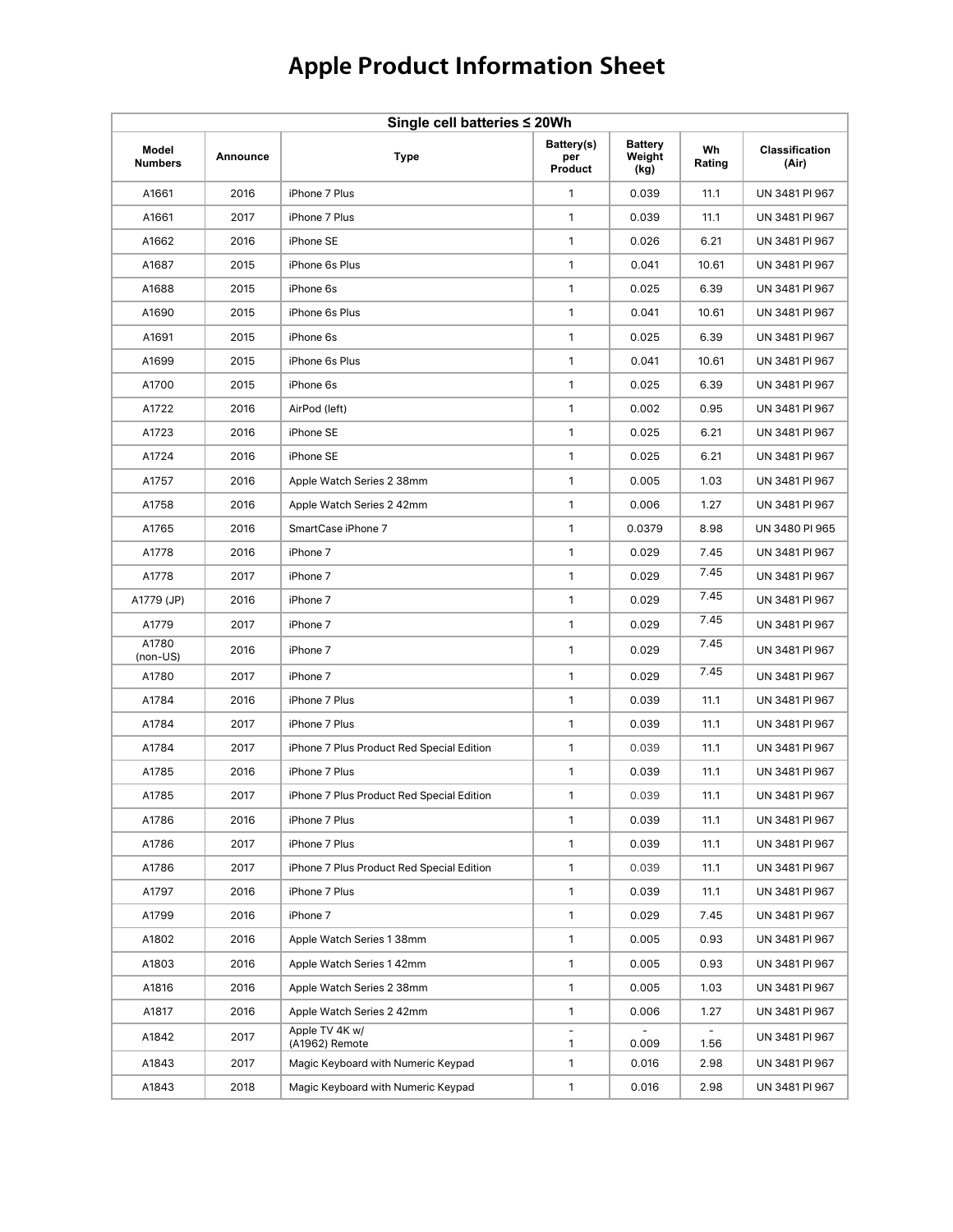| Single cell batteries ≤ 20Wh |          |                                                                                                                                                 |                               |                                  |                      |                                |  |  |
|------------------------------|----------|-------------------------------------------------------------------------------------------------------------------------------------------------|-------------------------------|----------------------------------|----------------------|--------------------------------|--|--|
| Model<br><b>Numbers</b>      | Announce | <b>Type</b>                                                                                                                                     | Battery(s)<br>per<br>Product  | <b>Battery</b><br>Weight<br>(kg) | Wh<br>Rating         | <b>Classification</b><br>(Air) |  |  |
| A1858                        | 2017     | Apple Watch Series 2                                                                                                                            | $\mathbf{1}$                  | 0.005                            | $\mathbf{1}$         | UN 3481 PI 967                 |  |  |
| A1859                        | 2017     | Apple Watch Series 2                                                                                                                            | 1                             | 0.005                            | $\mathbf{1}$         | UN 3481 PI 967                 |  |  |
| A1860                        | 2017     | Apple Watch LTE Series 3                                                                                                                        | 1                             | 0.005                            | 1.07                 | UN 3481 PI 967                 |  |  |
| A1860                        | 2018     | Apple Watch LTE Series 3                                                                                                                        | 1                             | 0.005                            | 1.07                 | UN 3481 PI 967                 |  |  |
| A1861                        | 2017     | Apple Watch LTE Series 3                                                                                                                        | 1                             | 0.005                            | 1.07                 | UN 3481 PI 967                 |  |  |
| A1861                        | 2018     | Apple Watch LTE Series 3                                                                                                                        | 1                             | 0.006                            | 1.34                 | UN 3481 PI 967                 |  |  |
| A1862                        | 2017     | iMac Pro 27-inch with Retina 5K display w/<br>(A1843) Magic Keyboard w/Numeric Keypad<br>and (A1657) Magic Mouse 2                              | $\bar{a}$<br>1<br>1           | 0.016<br>0.042                   | 2.98<br>7.07         | UN 3481 PI 967                 |  |  |
| A1862                        | 2017     | iMac Pro 27-inch with Retina 5K display w/<br>(A1843) Magic Keyboard w/Numeric Keypad<br>and (A1535) Magic Trackpad 2                           | ÷,<br>1<br>1                  | 0.016<br>0.037                   | 2.98<br>7.73         | UN 3481 PI 967                 |  |  |
| A1862                        | 2017     | iMac Pro 27-inch with Retina 5K display w/<br>(A1843) Magic Keyboard w/Numeric Keypad,<br>(A1657) Magic Mouse 2 and<br>(A1535) Magic Trackpad 2 | $\overline{a}$<br>1<br>1<br>1 | 0.016<br>0.042<br>0.037          | 2.98<br>7.07<br>7.73 | UN 3481 PI 967                 |  |  |
| A1863                        | 2017     | 4.7" iPhone 8                                                                                                                                   | $\mathbf{1}$                  | 0.026                            | 6.96                 | UN 3481 PI 967                 |  |  |
| A1863                        | 2018     | 4.7" iPhone 8                                                                                                                                   | 1                             | 0.026                            | 6.96                 | UN 3481 PI 967                 |  |  |
| A1864                        | 2017     | 5.5" iPhone 8 Plus                                                                                                                              | 1                             | 0.038                            | 10.28                | UN 3481 PI 967                 |  |  |
| A1864                        | 2018     | 5.5" iPhone 8 Plus                                                                                                                              | 1                             | 0.038                            | 10.28                | UN 3481 PI 967                 |  |  |
| A1889                        | 2017     | Apple Watch LTE Series 3                                                                                                                        | 1                             | 0.005                            | 1.07                 | UN 3481 PI 967                 |  |  |
| A1889                        | 2018     | Apple Watch LTE Series 3                                                                                                                        | 1                             | 0.005                            | 1.07                 | UN 3481 PI 967                 |  |  |
| A1890                        | 2017     | Apple Watch LTE Series 3                                                                                                                        | 1                             | 0.005                            | 1.07                 | UN 3481 PI 967                 |  |  |
| A1890                        | 2018     | Apple Watch LTE Series 3                                                                                                                        | 1                             | 0.005                            | 1.07                 | UN 3481 PI 967                 |  |  |
| A1891                        | 2017     | Apple Watch LTE Series 3                                                                                                                        | 1                             | 0.005                            | 1.07                 | UN 3481 PI 967                 |  |  |
| A1891                        | 2018     | Apple Watch LTE Series 3                                                                                                                        | 1                             | 0.006                            | 1.34                 | UN 3481 PI 967                 |  |  |
| A1892                        | 2017     | Apple Watch LTE Series 3                                                                                                                        | 1                             | 0.005                            | 1.07                 | UN 3481 PI 967                 |  |  |
| A1892                        | 2018     | Apple Watch LTE Series 3                                                                                                                        | 1                             | 0.006                            | 1.34                 | UN 3481 PI 967                 |  |  |
| A1897                        | 2017     | 5.5" iPhone 8 Plus                                                                                                                              | 1                             | 0.038                            | 10.28                | UN 3481 PI 967                 |  |  |
| A1897                        | 2018     | 5.5" iPhone 8 Plus                                                                                                                              | 1                             | 0.038                            | 10.28                | UN 3481 PI 967                 |  |  |
| A1898                        | 2017     | 5.5" iPhone 8 Plus                                                                                                                              | $\mathbf{1}$                  | 0.038                            | 10.28                | UN 3481 PI 967                 |  |  |
| A1898                        | 2018     | 5.5" iPhone 8 Plus                                                                                                                              | $\mathbf{1}$                  | 0.038                            | 10.28                | UN 3481 PI 967                 |  |  |
| A1899                        | 2017     | 5.5" iPhone 8 Plus                                                                                                                              | $\mathbf{1}$                  | 0.038                            | 10.28                | UN 3481 PI 967                 |  |  |
| A1899                        | 2018     | 5.5" iPhone 8 Plus                                                                                                                              | $\mathbf{1}$                  | 0.038                            | 10.28                | UN 3481 PI 967                 |  |  |
| A1905                        | 2017     | 4.7" iPhone 8                                                                                                                                   | $\mathbf{1}$                  | 0.026                            | 6.96                 | UN 3481 PI 967                 |  |  |
| A1905                        | 2018     | 4.7" iPhone 8                                                                                                                                   | $\mathbf{1}$                  | 0.026                            | 6.96                 | UN 3481 PI 967                 |  |  |
| A1906                        | 2017     | 4.7" iPhone 8                                                                                                                                   | $\mathbf{1}$                  | 0.026                            | 6.96                 | UN 3481 PI 967                 |  |  |
| A1906                        | 2018     | 4.7" iPhone 8                                                                                                                                   | $\mathbf{1}$                  | 0.026                            | 6.96                 | UN 3481 PI 967                 |  |  |
| A1907                        | 2017     | 4.7" iPhone 8                                                                                                                                   | $\mathbf{1}$                  | 0.026                            | 6.96                 | UN 3481 PI 967                 |  |  |
| A1907                        | 2018     | 4.7" iPhone 8                                                                                                                                   | $\mathbf{1}$                  | 0.026                            | 6.96                 | UN 3481 PI 967                 |  |  |
| A1920                        | 2018     | iPhone XS                                                                                                                                       | $\mathbf{1}$                  | 0.041                            | 10.13                | UN 3481 PI 967                 |  |  |
| A1938                        | 2019     | <b>Wireless Charging Case</b>                                                                                                                   | $\mathbf{1}$                  | 0.009                            | 1.52                 | UN 3480 PI 965                 |  |  |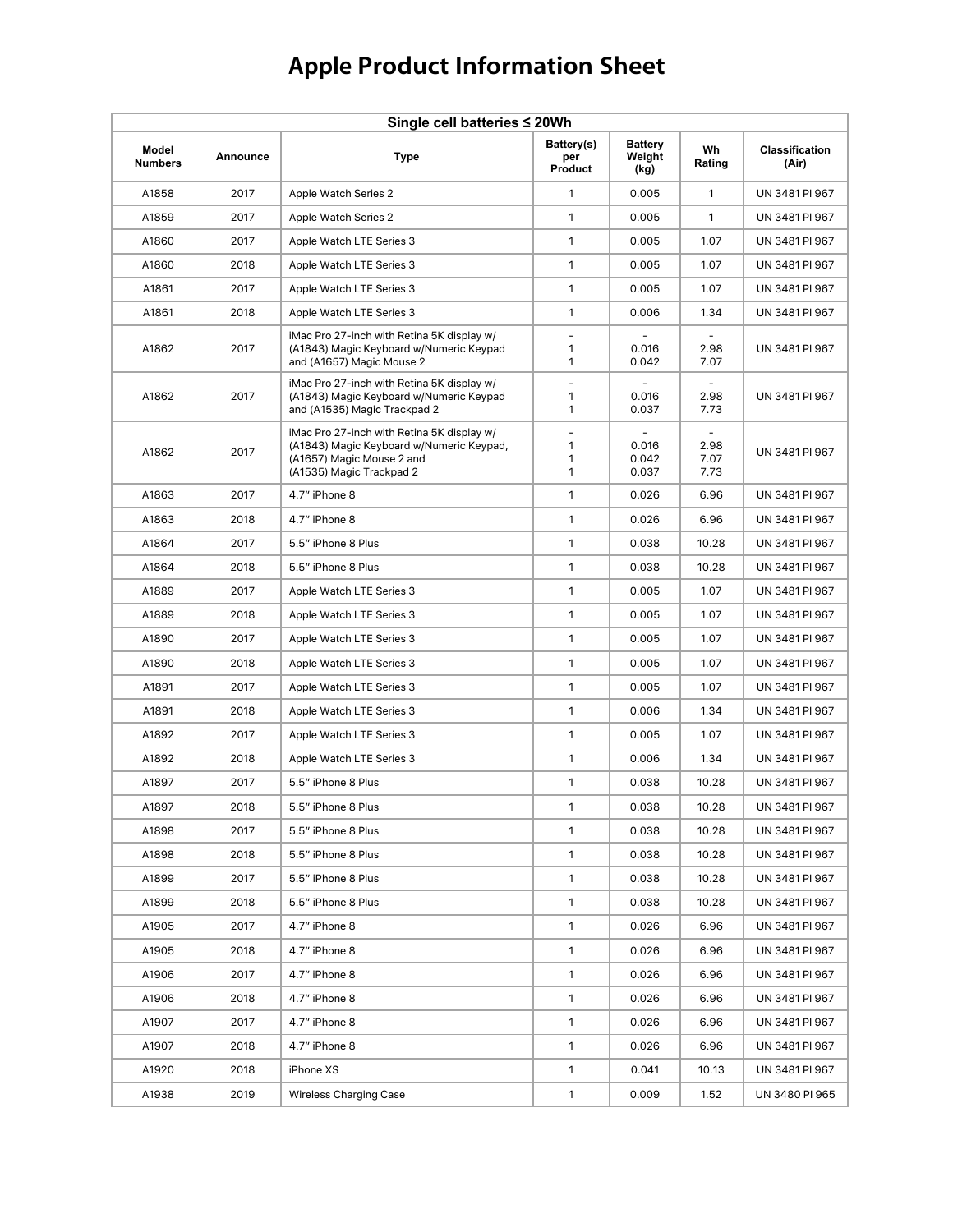| Single cell batteries ≤ 20Wh |          |                                                                                                                        |                                         |                                                     |                        |                                |  |  |
|------------------------------|----------|------------------------------------------------------------------------------------------------------------------------|-----------------------------------------|-----------------------------------------------------|------------------------|--------------------------------|--|--|
| Model<br><b>Numbers</b>      | Announce | <b>Type</b>                                                                                                            | Battery(s)<br>per<br>Product            | <b>Battery</b><br>Weight<br>(kg)                    | Wh<br>Rating           | <b>Classification</b><br>(Air) |  |  |
| A1938<br>A2031<br>A2032      | 2019     | AirPods in Wireless Charging Case                                                                                      | $\mathbf{1}$<br>1<br>1                  | 0.009<br>0.002<br>0.002                             | 1.52<br>0.95<br>0.95   | UN 3481 PI 967                 |  |  |
| A1962                        | 2017     | <b>APPLE SIRI REMOTE</b>                                                                                               | 1                                       | 0.009                                               | 1.56                   | UN 3481 PI 967                 |  |  |
| A1975                        | 2018     | Apple Watch Series 4 40                                                                                                | 1                                       | 0.004                                               | 0.86                   | UN 3481 PI 967                 |  |  |
| A1976                        | 2018     | Apple Watch Series 4 44                                                                                                | 1                                       | 0.005                                               | 1.12                   | UN 3481 PI 967                 |  |  |
| A1977                        | 2018     | Apple Watch Series 4 40                                                                                                | 1                                       | 0.004                                               | 0.86                   | UN 3481 PI 967                 |  |  |
| A1978                        | 2018     | Apple Watch Series 4 44                                                                                                | 1                                       | 0.005                                               | 1.12                   | UN 3481 PI 967                 |  |  |
| A1991                        | 2019     | Mac Pro                                                                                                                | 2                                       | 0.058                                               | 7.07                   | UN 3481 PI 967                 |  |  |
| A2007                        | 2018     | Apple Watch Series 4 40                                                                                                | $\mathbf{1}$                            | 0.004                                               | 0.86                   | UN 3481 PI 967                 |  |  |
| A2008                        | 2018     | Apple Watch Series 4 44                                                                                                | 1                                       | 0.005                                               | 1.12                   | UN 3481 PI 967                 |  |  |
| A2031                        | 2019     | AirPod (left)                                                                                                          | 1                                       | 0.002                                               | 0.95                   | UN 3481 PI 967                 |  |  |
| A2032                        | 2019     | AirPod (right)                                                                                                         | 1                                       | 0.002                                               | 0.95                   | UN 3481 PI 967                 |  |  |
| A2051                        | 2018     | Apple Pencil 2 <sup>nd</sup> Gen                                                                                       | 1                                       | 0.004                                               | 0.21                   | UN 3481 PI 967                 |  |  |
| A2083                        | 2019     | AirPod Pro (right)                                                                                                     | 1                                       | 0.002                                               | 0.159                  | UN 3481 PI 967                 |  |  |
| A2084                        | 2019     | AirPod Pro (left)                                                                                                      | 1                                       | 0.002                                               | 0.159                  | UN 3481 PI 967                 |  |  |
| A2092                        | 2019     | Apple Watch Series 5 40                                                                                                | $\mathbf{1}$                            | 0.005                                               | 0.95                   | UN 3481 PI 967                 |  |  |
| A2093                        | 2019     | Apple Watch Series 5 44                                                                                                | 1                                       | 0.005                                               | 1.13                   | UN 3481 PI 967                 |  |  |
| A2094                        | 2019     | Apple Watch Series 5 40                                                                                                | 1                                       | 0.005                                               | 0.95                   | UN 3481 PI 967                 |  |  |
| A2095                        | 2019     | Apple Watch Series 5 44                                                                                                | 1                                       | 0.005                                               | 1.13                   | UN 3481 PI 967                 |  |  |
| A2097                        | 2018     | iPhone XS                                                                                                              | 1                                       | 0.041                                               | 10.13                  | UN 3481 PI 967                 |  |  |
| A2098                        | 2018     | iPhone XS                                                                                                              | 1                                       | 0.041                                               | 10.13                  | UN 3481 PI 967                 |  |  |
| A2099                        | 2018     | iPhone XS                                                                                                              | 1                                       | 0.041                                               | 10.13                  | UN 3481 PI 967                 |  |  |
| A2100                        | 2018     | iPhone XS                                                                                                              | 1                                       | 0.041                                               | 10.13                  | UN 3481 PI 967                 |  |  |
| A2115                        | 2019     | iMac 27-inch w/<br>Magic Mouse 2 (A1657)<br>Magic Trackpad 2 (A1535) and<br>Magic Keyboard (A1644)                     | $\overline{\phantom{a}}$<br>1<br>1<br>1 | 0.042<br>0.037<br>0.016                             | 7.07<br>7.65<br>2.98   | UN 3481 PI 967                 |  |  |
| A2115                        | 2019     | iMac 27-inch w/<br>Magic Mouse 2 (A1657)<br>Magic Trackpad 2 (A1535) and<br>Magic Keyboard with numeric keypad (A1843) | $\frac{1}{2}$<br>1<br>1<br>1            | 0.042<br>0.037<br>0.016                             | 7.07<br>7.65<br>2.98   | UN 3481 PI 967                 |  |  |
| A2115                        | 2019     | iMac 27-inch w/<br>Magic Mouse 2 (A1657)<br>Magic Keyboard (A1644)                                                     | L,<br>1<br>1                            | 0.042<br>0.016                                      | 7.07<br>2.98           | UN 3481 PI 967                 |  |  |
| A2115                        | 2019     | iMac 27-inch w/<br>Magic Mouse 2 (A1657)<br>Magic Keyboard with numeric keypad (A1843)                                 | $\Box$<br>1<br>1                        | 0.042<br>0.016                                      | 7.07<br>2.98           | UN 3481 PI 967                 |  |  |
| A2115                        | 2019     | iMac 27-inch w/<br>Magic Trackpad 2 (A1535) and<br>Magic Keyboard (A1644)                                              | $\blacksquare$<br>1<br>1                | 0.037<br>0.016                                      | 7.65<br>2.98           | UN 3481 PI 967                 |  |  |
| A2115                        | 2019     | iMac 27-inch w/<br>Magic Trackpad 2 (A1535) and<br>Magic Keyboard with numeric keypad (A1843)                          | $\overline{\phantom{a}}$<br>1<br>1      | ÷.<br>0.037<br>0.016                                | $\sim$<br>7.65<br>2.98 | UN 3481 PI 967                 |  |  |
| A2116                        | 2019     | iMac 27-inch w/<br>Magic Mouse 2 (A1657)<br>Magic Trackpad 2 (A1535) and<br>Magic Keyboard (A1644)                     | $\Box$<br>1<br>1<br>1                   | $\overline{\phantom{0}}$<br>0.042<br>0.037<br>0.016 | 7.07<br>7.65<br>2.98   | UN 3481 PI 967                 |  |  |
| A2116                        | 2019     | iMac 27-inch w/<br>Magic Mouse 2 (A1657)<br>Magic Trackpad 2 (A1535) and<br>Magic Keyboard with numeric keypad (A1843) | $\blacksquare$<br>1<br>1<br>1           | $\overline{\phantom{0}}$<br>0.042<br>0.037<br>0.016 | 7.07<br>7.65<br>2.98   | UN 3481 PI 967                 |  |  |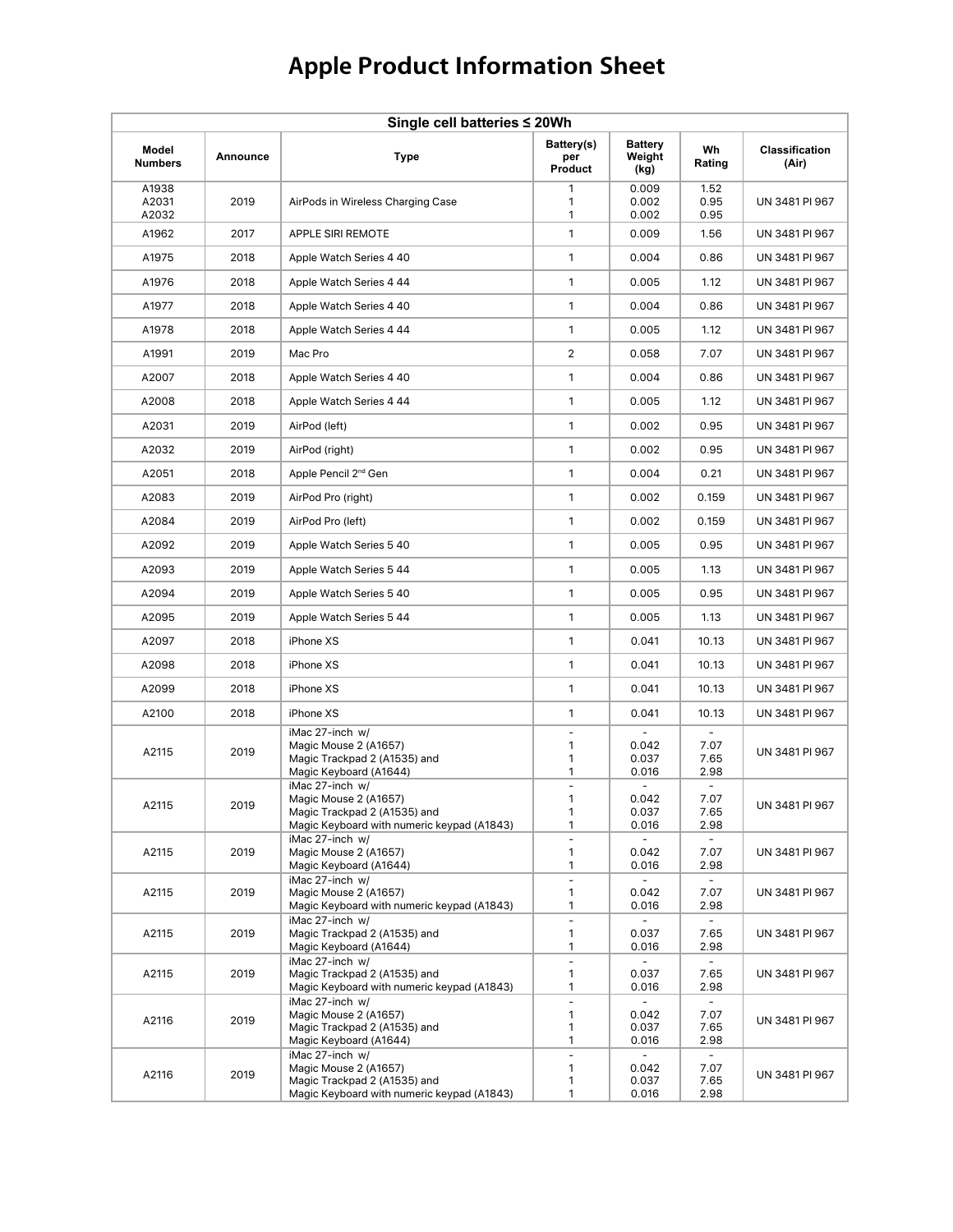| Single cell batteries ≤ 20Wh |          |                                                                                               |                              |                                  |                                          |                                |  |  |  |
|------------------------------|----------|-----------------------------------------------------------------------------------------------|------------------------------|----------------------------------|------------------------------------------|--------------------------------|--|--|--|
| Model<br><b>Numbers</b>      | Announce | Type                                                                                          | Battery(s)<br>per<br>Product | <b>Battery</b><br>Weight<br>(kg) | Wh<br>Rating                             | <b>Classification</b><br>(Air) |  |  |  |
| A2116                        | 2019     | iMac 27-inch w/<br>Magic Mouse 2 (A1657)<br>Magic Keyboard (A1644)                            | 1                            | 0.042<br>0.016                   | 7.07<br>2.98                             | UN 3481 PI 967                 |  |  |  |
| A2116                        | 2019     | iMac 27-inch w/<br>Magic Mouse 2 (A1657)<br>Magic Keyboard with numeric keypad (A1843)        |                              | 0.042<br>0.016                   | $\overline{\phantom{a}}$<br>7.07<br>2.98 | UN 3481 PI 967                 |  |  |  |
| A2116                        | 2019     | iMac 27-inch w/<br>Magic Trackpad 2 (A1535) and<br>Magic Keyboard (A1644)                     |                              | 0.037<br>0.016                   | 7.65<br>2.98                             | UN 3481 PI 967                 |  |  |  |
| A2116                        | 2019     | iMac 27-inch w/<br>Magic Trackpad 2 (A1535) and<br>Magic Keyboard with numeric keypad (A1843) | 1                            | 0.037<br>0.016                   | 7.65<br>2.98                             | UN 3481 PI 967                 |  |  |  |
| A2124                        | 2019     | iPad Mini Wi-Fi + Cellular                                                                    | 1                            | 0.098                            | 19.32                                    | UN 3481 PI 967                 |  |  |  |
| A2126                        | 2019     | iPad Mini Wi-Fi + Cellular                                                                    | $\mathbf{1}$                 | 0.098                            | 19.32                                    | UN 3481 PI 967                 |  |  |  |
| A2133                        | 2019     | iPad Mini Wi-Fi                                                                               | $\mathbf{1}$                 | 0.098                            | 19.32                                    | UN 3481 PI 967                 |  |  |  |
| A2178                        | 2019     | iPod Touch 7 <sup>th</sup> Gen                                                                | 1                            | 0.018                            | 3.99                                     | UN 3481 PI 967                 |  |  |  |
| A2215                        | 2019     | iPhone 11 PRO                                                                                 | 1                            | 0.048                            | 11.67                                    | UN 3481 PI 967                 |  |  |  |
| A2218                        | 2019     | iPhone 11 PRO MAX                                                                             | 1                            | 0.065                            | 15.04                                    | UN 3481 PI 967                 |  |  |  |
| A2221                        | 2019     | iPhone 11                                                                                     | 1                            | 0.047                            | 11.91                                    | UN 3481 PI 967                 |  |  |  |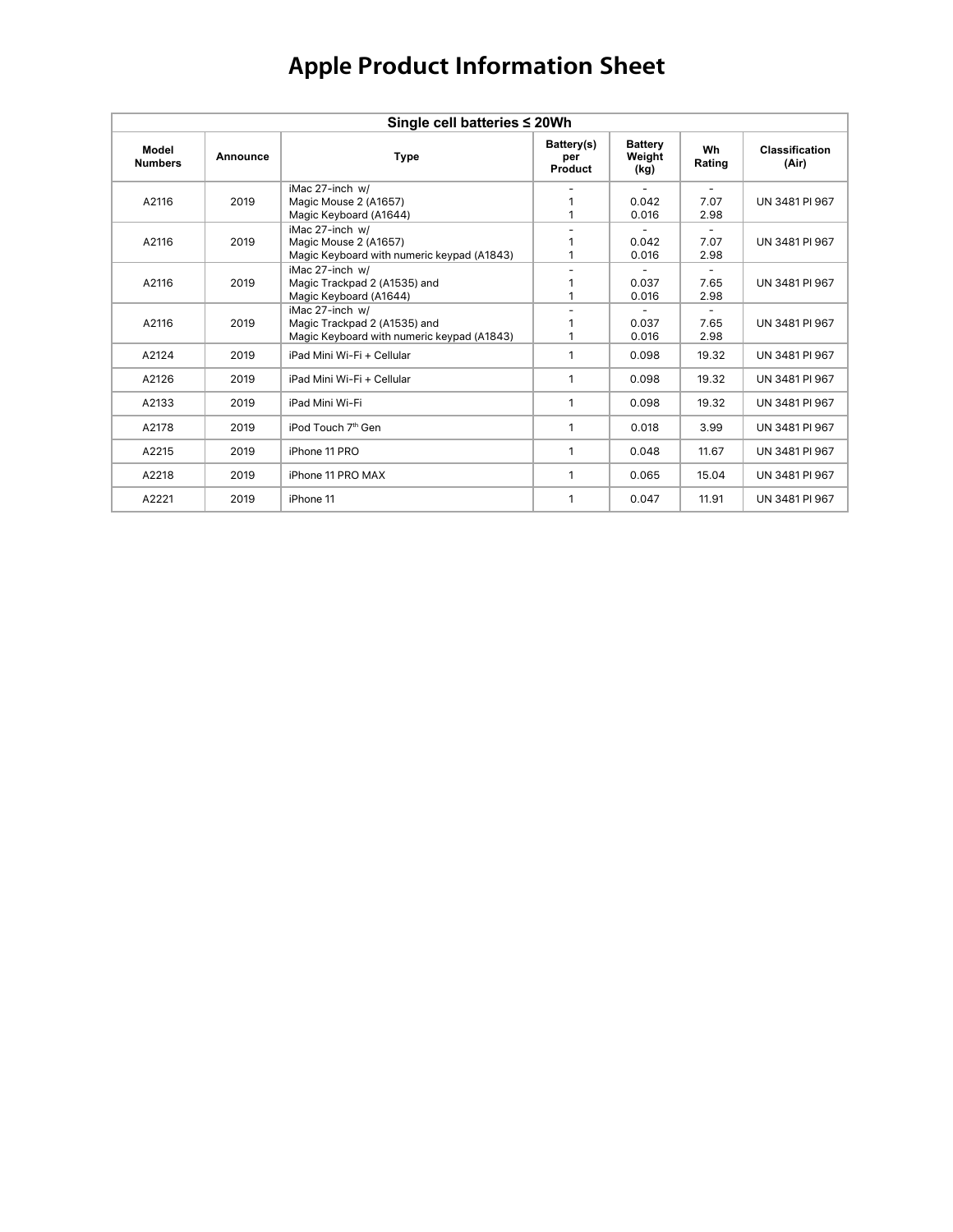| Multi-cell batteries ≤ 100Wh |          |                                                          |                              |                                  |              |                                |  |
|------------------------------|----------|----------------------------------------------------------|------------------------------|----------------------------------|--------------|--------------------------------|--|
| Model<br><b>Numbers</b>      | Announce | Type                                                     | Battery(s)<br>per<br>Product | <b>Battery</b><br>Weight<br>(kg) | Wh<br>Rating | <b>Classification</b><br>(Air) |  |
| A1219                        | 2010     | iPad Wi-Fi only 1st gen                                  | 1                            | 0.160                            | 24.8         | UN 3481 PI 967                 |  |
| A1278                        | 2011     | MacBook Pro 13-inch                                      | 1                            | 0.369                            | 63.5         | UN 3481 PI 967                 |  |
| A1278                        | 2012     | MacBook Pro 13-inch                                      | $\mathbf{1}$                 | 0.369                            | 63.5         | UN 3481 PI 967                 |  |
| A1286                        | 2011     | MacBook Pro 15-inch                                      | $\mathbf{1}$                 | 0.470                            | 77.5         | UN 3481 PI 967                 |  |
| A1286                        | 2012     | MacBook Pro 15-inch                                      | 1                            | 0.470                            | 77.5         | UN 3481 PI 967                 |  |
| A1337                        | 2010     | iPad Wi-Fi + Cellular 1st gen                            | 1                            | 0.160                            | 24.8         | UN 3481 PI 967                 |  |
| A1347                        | 2010     | MacBook 13-inch                                          | $\mathbf{1}$                 | 0.363                            | 60           | UN 3481 PI 967                 |  |
| A1369                        | 2010     | MacBook Air 13-inch                                      | 1                            | 0.310                            | 35           | UN 3481 PI 967                 |  |
| A1369                        | 2011     | MacBook Air 13-inch                                      | $\mathbf{1}$                 | 0.310                            | 50           | UN 3481 PI 967                 |  |
| A1369                        | 2012     | MacBook Air 13-inch                                      | $\mathbf{1}$                 | 0.310                            | 50           | UN 3481 PI 967                 |  |
| A1370                        | 2010     | MacBook Air 11-inch                                      | $\mathbf{1}$                 | 0.234                            | 35           | UN 3481 PI 967                 |  |
| A1370                        | 2011     | MacBook Air 11-inch                                      | $\mathbf{1}$                 | 0.234                            | 35           | UN 3481 PI 967                 |  |
| A1395                        | 2011     | iPad 2nd Gen Wi-Fi only                                  | $\mathbf{1}$                 | 0.144                            | 25           | UN 3481 PI 967                 |  |
| A1395                        | 2012     | iPad 2nd Gen Wi-Fi only                                  | $\mathbf{1}$                 | 0.144                            | 25           | UN 3481 PI 967                 |  |
| A1396                        | 2011     | iPad 2nd Gen Wi-Fi + Cellular                            | 1                            | 0.144                            | 25           | UN 3481 PI 967                 |  |
| A1397                        | 2011     | iPad 2nd Gen Wi-Fi + Cellular (CDMA only)                | 1                            | 0.144                            | 25           | UN 3481 PI 967                 |  |
| A1398                        | 2012     | MacBook Pro 15-inch with Retina display                  | $\mathbf{1}$                 | 0.480                            | 95           | UN 3481 PI 967                 |  |
| A1398                        | 2013     | MacBook Pro 15-inch with Retina display                  | $\mathbf{1}$                 | 0.485                            | 95           | UN 3481 PI 967                 |  |
| A1398                        | 2014     | MacBook Pro 15-inch with Retina display                  | 1                            | 0.485                            | 95           | UN 3481 PI 967                 |  |
| A1398                        | 2015     | MacBook Pro 15-inch with Retina display                  | $\mathbf{1}$                 | 0.459                            | 99.5         | UN 3481 PI 967                 |  |
| A1403                        | 2012     | iPad 3rd Gen Wi-Fi + Cellular (CDMA only)                | $\mathbf{1}$                 | 0.214                            | 43           | UN 3481 PI 967                 |  |
| A1416                        | 2012     | iPad 3rd Gen Wi-Fi only                                  | $\mathbf{1}$                 | 0.485                            | 43           | UN 3481 PI 967                 |  |
| A1425                        | 2012     | MacBook Pro 13-inch with Retina display                  | 1                            | 0.410                            | 74           | UN 3481 PI 967                 |  |
| A1425                        | 2013     | MacBook Pro 13-inch with Retina display                  | $\mathbf{1}$                 | 0.410                            | 74           | UN 3481 PI 967                 |  |
| A1430                        | 2012     | iPad 3rd Gen Wi-Fi + Cellular                            | $\mathbf{1}$                 | 0.214                            | 43           | UN 3481 PI 967                 |  |
| A1458                        | 2012     | iPad with Retina display Wi-Fi only                      | $\mathbf{1}$                 | 0.214                            | 43           | UN 3481 PI 967                 |  |
| A1459                        | 2012     | iPad with Retina display Wi-Fi + Cellular                | $\mathbf{1}$                 | 0.214                            | 43           | UN 3481 PI 967                 |  |
| A1460                        | 2012     | iPad with Retina display Wi-Fi + Cellular (CDMA<br>only) | $\mathbf{1}$                 | 0.214                            | 43           | UN 3481 PI 967                 |  |
| A1465                        | 2012     | MacBook Air 11-inch                                      | $\mathbf{1}$                 | 0.310                            | 50           | UN 3481 PI 967                 |  |
| A1465                        | 2013     | MacBook Air 11-inch                                      | $\mathbf{1}$                 | 0.235                            | 38.75        | UN 3481 PI 967                 |  |
| A1465                        | 2014     | MacBook Air 11-inch                                      | $\mathbf{1}$                 | 0.235                            | 38.75        | UN 3481 PI 967                 |  |
| A1465                        | 2015     | MacBook Air 11-inch                                      | $\mathbf{1}$                 | 0.235                            | 38.75        | UN 3481 PI 967                 |  |
| A1466                        | 2012     | MacBook Air 13-inch                                      | $\mathbf{1}$                 | 0.312                            | 54.4         | UN 3481 PI 967                 |  |
| A1466                        | 2013     | MacBook Air 13-inch                                      | $\mathbf{1}$                 | 0.312                            | 54.4         | UN 3481 PI 967                 |  |
| A1466                        | 2014     | MacBook Air 13-inch                                      | $\mathbf{1}$                 | 0.312                            | 54.4         | UN 3481 PI 967                 |  |
| A1466                        | 2015     | MacBook Air 13-inch                                      | $\mathbf{1}$                 | 0.312                            | 54.4         | UN 3481 PI 967                 |  |
| A1466                        | 2017     | MacBook Air 13-inch                                      | $\mathbf{1}$                 | 0.312                            | 54.4         | UN 3481 PI 967                 |  |

### **The following table provides Apple Product Battery Information:**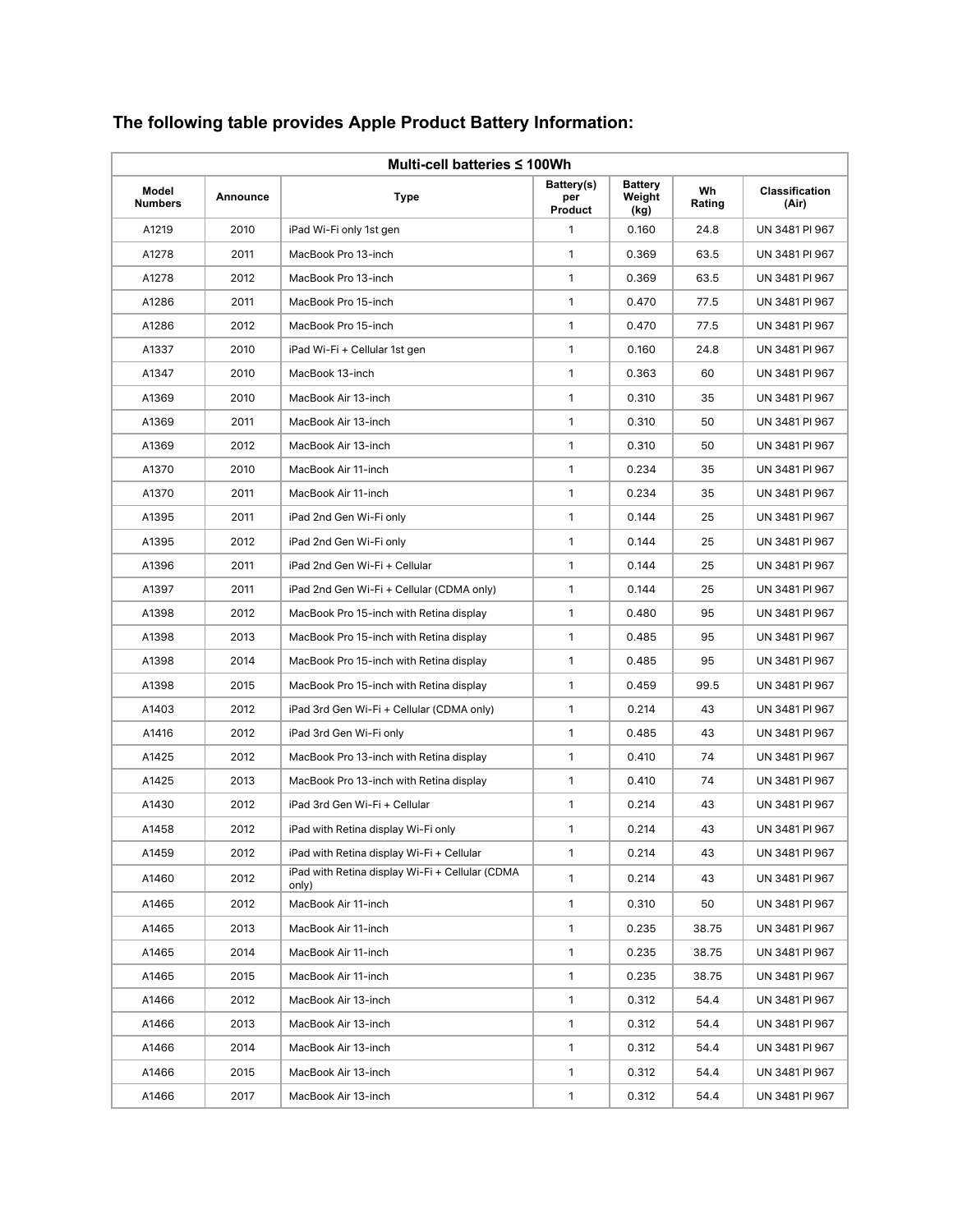| Multi-cell batteries ≤ 100Wh |          |                                                                           |                              |                                  |              |                                |  |  |
|------------------------------|----------|---------------------------------------------------------------------------|------------------------------|----------------------------------|--------------|--------------------------------|--|--|
| Model<br><b>Numbers</b>      | Announce | <b>Type</b>                                                               | Battery(s)<br>per<br>Product | <b>Battery</b><br>Weight<br>(kg) | Wh<br>Rating | <b>Classification</b><br>(Air) |  |  |
| A1474                        | 2013     | iPad Air Wi-Fi only (9-inch)                                              | $\mathbf{1}$                 | 0.165                            | 32.9         | UN 3481 PI 967                 |  |  |
| A1475                        | 2013     | iPad Air Wi-Fi + Cellular (9-inch)                                        | $\mathbf{1}$                 | 0.165                            | 32.9         | UN 3481 PI 967                 |  |  |
| A1476                        | 2014     | iPad Air Wi-Fi + Cellular (TDD, China) (9-inch)                           | 1                            | 0.165                            | 32.9         | UN 3481 PI 967                 |  |  |
| A1489                        | 2013     | iPad mini 2 with Retina Display Wi-Fi only<br>$(7$ -inch $)$              | $\mathbf{1}$                 | 0.115                            | 24.3         | UN 3481 PI 967                 |  |  |
| A1490                        | 2013     | iPad mini 2 with Retina Display Wi-Fi +<br>Cellular (7-inch)              | 1                            | 0.115                            | 24.3         | UN 3481 PI 967                 |  |  |
| A1491                        | 2014     | iPad mini 2 with Retina Display Wi-Fi +<br>Cellular (TDD, China) (7-inch) | $\mathbf{1}$                 | 0.115                            | 24.3         | UN 3481 PI 967                 |  |  |
| A1502                        | 2013     | MacBook Air 13-inch with Retina display                                   | $\mathbf{1}$                 | 0.341                            | 71.8         | UN 3481 PI 967                 |  |  |
| A1502                        | 2014     | MacBook Air 13-inch with Retina display                                   | 1                            | 0.341                            | 71.8         | UN 3481 PI 967                 |  |  |
| A1502                        | 2015     | MacBook Air 13-inch with Retina display                                   | $\mathbf{1}$                 | 0.355                            | 74.9         | UN 3481 PI 967                 |  |  |
| A1534                        | 2016     | Macbook Retina 12-inch                                                    | $\mathbf{1}$                 | 0.194                            | 41.41        | UN 3481 PI 967                 |  |  |
| A1534                        | 2015     | MacBook Retina 12-inch                                                    | $\mathbf{1}$                 | 0.194                            | 40           | UN 3481 PI 967                 |  |  |
| A1566                        | 2014     | iPad Air 2 Wi-Fi only                                                     | 1                            | 0.132                            | 27.82        | UN 3481 PI 967                 |  |  |
| A1567                        | 2014     | iPad Air 2 Wi-Fi + Cellular                                               | $\mathbf{1}$                 | 0.132                            | 27.62        | UN 3481 PI 967                 |  |  |
| A1584                        | 2015     | iPad Pro 12.9 inch Wi-Fi only                                             | $\mathbf{1}$                 | 0.175                            | 38.8         | UN 3481 PI 967                 |  |  |
| A1599                        | 2014     | iPad mini 3 Wi-Fi only (7-inch)                                           | 1                            | 0.115                            | 24.3         | UN 3481 PI 967                 |  |  |
| A1600                        | 2014     | iPad mini 3 Wi-Fi + Cellular (7-inch)                                     | $\mathbf{1}$                 | 0.115                            | 24.3         | UN 3481 PI 967                 |  |  |
| A1601                        | 2014     | iPad mini 3 Wi-Fi + Cellular (TDD, China)<br>$(7$ -inch $)$               | 1                            | 0.115                            | 24.3         | UN 3481 PI 967                 |  |  |
| A1652                        | 2015     | iPad Pro 12.9-inch Wi-Fi + Cellular                                       | 1                            | 0.175                            | 38.8         | UN 3481 PI 967                 |  |  |
| A1670                        | 2017     | iPad Pro 12.9-inch Wi-Fi                                                  | $\mathbf{1}$                 | 0.196                            | 41.4         | UN 3481 PI 967                 |  |  |
| A1671                        | 2017     | iPad Pro 12.9-inch Wi-Fi + Cellular                                       | 1                            | 0.196                            | 41.4         | UN 3481 PI 967                 |  |  |
| A1673                        | 2016     | iPad Pro 9.7-inch Wi-Fi only                                              | 1                            | 0.136                            | 27.91        | UN 3481 PI 967                 |  |  |
| A1674                        | 2016     | iPad Pro 9.7-inch Wi-Fi + Cellular                                        | 1                            | 0.136                            | 27.91        | UN 3481 PI 967                 |  |  |
| A1675                        | 2016     | iPad Pro 9.7-inch Wi-Fi + Cellular                                        | $\mathbf{1}$                 | 0.136                            | 27.91        | UN 3481 PI 967                 |  |  |
| A1701                        | 2017     | iPad Pro 10.5-inch Wi-Fi                                                  | $\mathbf{1}$                 | 0.147                            | 30.8         | UN 3481 PI 967                 |  |  |
| A1705                        | 2017     | Macbook 12-inch                                                           | 1                            | 0.194                            | 41.41        | UN 3481 PI 967                 |  |  |
| A1706                        | 2016     | MacBook Pro 13-inch                                                       | $\mathbf{1}$                 | 0.223                            | 49.2         | UN 3481 PI 967                 |  |  |
| A1707                        | 2016     | MacBook Pro 15-inch                                                       | $\mathbf{1}$                 | 0.240                            | 76           | UN 3481 PI 967                 |  |  |
| A1707                        | 2017     | MacBook Pro 15-inch with Touch Bar                                        | $\mathbf{1}$                 | 0.240                            | 76           | UN 3481 PI 967                 |  |  |
| A1708                        | 2016     | MacBook Pro 13-inch                                                       | $\mathbf{1}$                 | 0.246                            | 54.5         | UN 3481 PI 967                 |  |  |
| A1708                        | 2017     | MacBook Pro 13-inch                                                       | $\mathbf{1}$                 | 0.246                            | 54.5         | UN 3481 PI 967                 |  |  |
| A1709                        | 2017     | iPad Pro 10.5-inch Wi-Fi + Cellular                                       | $\mathbf{1}$                 | 0.147                            | 30.8         | UN 3481 PI 967                 |  |  |
| A1818                        | 2017     | Macbook 12-inch                                                           | $\mathbf{1}$                 | 0.194                            | 41.41        | UN 3481 PI 967                 |  |  |
| A1819                        | 2017     | MacBook Pro 13-inch                                                       | $\mathbf{1}$                 | 0.223                            | 49.2         | UN 3481 PI 967                 |  |  |
| A1821                        | 2017     | iPad Pro 12.9-inch Wi-Fi + Cellular                                       | $\mathbf{1}$                 | 0.196                            | 41.4         | UN 3481 PI 967                 |  |  |
| A1822                        | 2017     | iPad 9.7 inch (5th gen)                                                   | $\mathbf{1}$                 | 0.167                            | 32.9         | UN 3481 PI 967                 |  |  |
| A1823                        | 2017     | iPad 9.7 inch + Cellular ( $5th$ gen)                                     | $\mathbf{1}$                 | 0.167                            | 32.9         | UN 3481 PI 967                 |  |  |
| A1852                        | 2017     | iPad Pro 10.5-inch Wi-Fi + Cellular                                       | $\mathbf{1}$                 | 0.147                            | 30.8         | UN 3481 PI 967                 |  |  |
| A1865                        | 2017     | 5.8" iPhone X (GSM and CDMA)                                              | $\mathbf{1}$                 | 0.042                            | 10.35        | UN 3481 PI 967                 |  |  |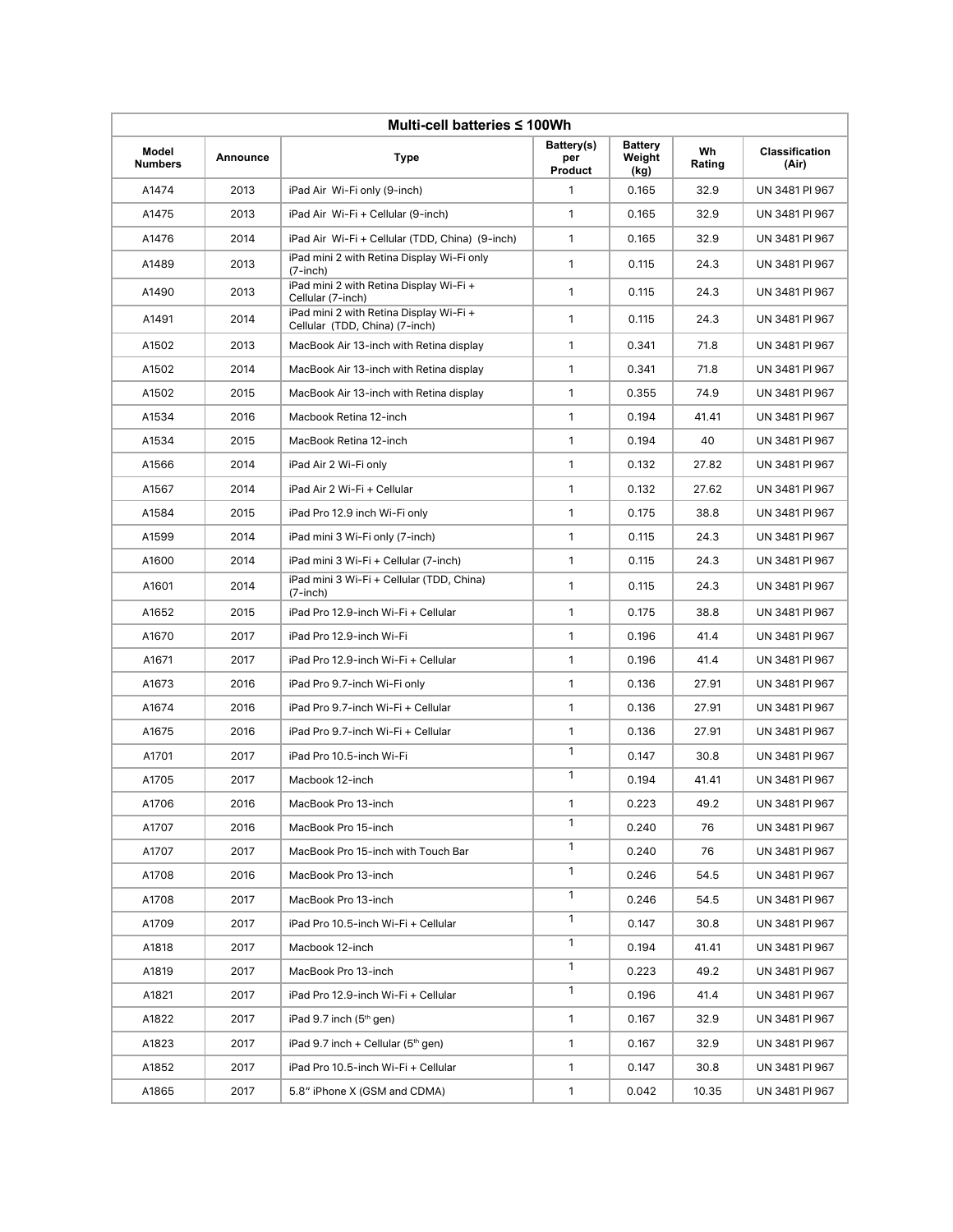| Multi-cell batteries ≤ 100Wh |          |                                                       |                              |                                  |              |                                |  |  |
|------------------------------|----------|-------------------------------------------------------|------------------------------|----------------------------------|--------------|--------------------------------|--|--|
| Model<br><b>Numbers</b>      | Announce | <b>Type</b>                                           | Battery(s)<br>per<br>Product | <b>Battery</b><br>Weight<br>(kg) | Wh<br>Rating | <b>Classification</b><br>(Air) |  |  |
| A1876                        | 2018     | iPad Pro Wi-Fi 13-inch 3rd Gen                        | $\mathbf{1}$                 | 0.168                            | 36.59        | UN 3481 PI 967                 |  |  |
| A1893                        | 2018     | iPad 9.7 inch Wi-Fi                                   | $\mathbf{1}$                 | 0.167                            | 32.9         | UN 3481 PI 967                 |  |  |
| A1895                        | 2018     | iPad Pro Wi-Fi + Cellular 13-inch 3rd Gen             | 1                            | 0.168                            | 36.59        | UN 3481 PI 967                 |  |  |
| A1901                        | 2017     | 5.8" iPhone X (GSM)                                   | $\mathbf{1}$                 | 0.042                            | 10.35        | UN 3481 PI 967                 |  |  |
| A1902                        | 2017     | 5.8" iPhone X (Japan)                                 | $\mathbf{1}$                 | 0.042                            | 10.35        | UN 3481 PI 967                 |  |  |
| A1903                        | 2017     | 5.8" iPhone X                                         | 1                            | 0.042                            | 10.35        | UN 3481 PI 967                 |  |  |
| A1904                        | 2017     | 5.8" iPhone X                                         | 1                            | 0.042                            | 10.35        | UN 3481 PI 967                 |  |  |
| A1921                        | 2018     | iPhone Xs Max                                         | $\mathbf{1}$                 | 0.050                            | 12.08        | UN 3481 PI 967                 |  |  |
| A1932                        | 2018     | Macbook Air 13.3 inch                                 | $\mathbf{1}$                 | 0.250                            | 50.3         | UN 3481 PI 967                 |  |  |
| A1932                        | 2019     | Macbook Air 13.3 inch                                 | 1                            | 0.250                            | 50.3         | UN 3481 PI 967                 |  |  |
| A1934                        | 2018     | iPad Pro Wi-Fi + Cellular 11-inch 3rd Gen             | $\mathbf{1}$                 | 0.132                            | 29.45        | UN 3481 PI 967                 |  |  |
| A1954                        | 2018     | iPad 9.7 inch Wi-Fi + Cellular                        | 1                            | 0.167                            | 32.9         | UN 3481 PI 967                 |  |  |
| A1979                        | 2018     | iPad Pro WLAN + Cellular 11-inch 3rd Gen              | $\mathbf{1}$                 | 0.132                            | 29.45        | UN 3481 PI 967                 |  |  |
| A1980                        | 2018     | iPad Pro Wi-Fi 11-inch 3rd Gen                        | 1                            | 0.132                            | 29.45        | UN 3481 PI 967                 |  |  |
| A1983                        | 2018     | iPad Pro WLAN + Cellular 13-inch 3rd Gen              | 1                            | 0.168                            | 36.59        | UN 3481 PI 967                 |  |  |
| A1989                        | 2018     | MacBook Pro 13"                                       | $\mathbf{1}$                 | 0.252                            | 58           | UN 3481 PI 967                 |  |  |
| A1989                        | 2019     | MacBook Pro 13.3-inch                                 | 1                            | 0.252                            | 58           | UN 3481 PI 967                 |  |  |
| A1990                        | 2018     | MacBook Pro 15"                                       | $\mathbf{1}$                 | 0.365                            | 83.6         | UN 3481 PI 967                 |  |  |
| A1990                        | 2019     | MacBook Pro 15.4-inch                                 | 1                            | 0.365                            | 83.6         | UN 3481 PI 967                 |  |  |
| A1984                        | 2018     | iPhone XR                                             | $\mathbf{1}$                 | 0.046                            | 11.16        | UN 3481 PI 967                 |  |  |
| A2013                        | 2018     | iPad Pro Wi-Fi + Cellular 11-inch 3 <sup>rd</sup> Gen | 1                            | 0.132                            | 29.45        | UN 3481 PI 967                 |  |  |
| A2014                        | 2018     | iPad Pro Wi-Fi + Cellular 13-inch 3rd Gen             | 1                            | 0.168                            | 36.59        | UN 3481 PI 967                 |  |  |
| A2070                        | 2019     | iPhone XS Smart Battery Case                          | $\mathbf{1}$                 | 0.044                            | 10.4         | UN 3480 PI 965                 |  |  |
| A2071                        | 2019     | iPhone XS MAX Smart Battery Case                      | $\mathbf{1}$                 | 0.044                            | 10.4         | UN 3480 PI 965                 |  |  |
| A2101                        | 2018     | iPhone XS Max                                         | $\mathbf{1}$                 | 0.050                            | 12.08        | UN 3481 PI 967                 |  |  |
| A2102                        | 2018     | iPhone XS Max                                         | 1                            | 0.050                            | 12.08        | UN 3481 PI 967                 |  |  |
| A2103                        | 2018     | iPhone XS Max                                         | $\mathbf{1}$                 | 0.050                            | 12.08        | UN 3481 PI 967                 |  |  |
| A2104                        | 2018     | iPhone XS Max                                         | $\mathbf{1}$                 | 0.050                            | 12.08        | UN 3481 PI 967                 |  |  |
| A2105                        | 2018     | iPhone XR                                             | 1                            | 0.046                            | 11.16        | UN 3481 PI 967                 |  |  |
| A2106                        | 2018     | iPhone XR                                             | 1                            | 0.046                            | 11.16        | UN 3481 PI 967                 |  |  |
| A2107                        | 2018     | iPhone XR                                             | $\mathbf{1}$                 | 0.046                            | 11.16        | UN 3481 PI 967                 |  |  |
| A2108                        | 2018     | iPhone XR                                             | $\mathbf{1}$                 | 0.046                            | 11.16        | UN 3481 PI 967                 |  |  |
| A2121                        | 2019     | iPhone XR Smart Battery Case                          | 1                            | 0.044                            | 10.4         | UN 3480 PI 965                 |  |  |
| A2123                        | 2019     | iPad Air Wi-Fi + Cellular                             | $\mathbf{1}$                 | 0.147                            | 30.8         | UN 3481 PI 967                 |  |  |
| A2152                        | 2019     | iPad Air Wi-Fi                                        | $\mathbf{1}$                 | 0.147                            | 30.8         | UN 3481 PI 967                 |  |  |
| A2153                        | 2019     | iPad Air Wi-Fi + Cellular                             | $\mathbf{1}$                 | 0.147                            | 30.8         | UN 3481 PI 967                 |  |  |
| A2159                        | 2019     | Macbook Pro 13.3 inch                                 | $\mathbf{1}$                 | 0.250                            | 58.2         | UN 3481 PI 967                 |  |  |
| A2190                        | 2019     | Wireless Charging Case (AirPods Pro)                  | 1                            | 0.013                            | 1.98         | UN 3480 PI 965                 |  |  |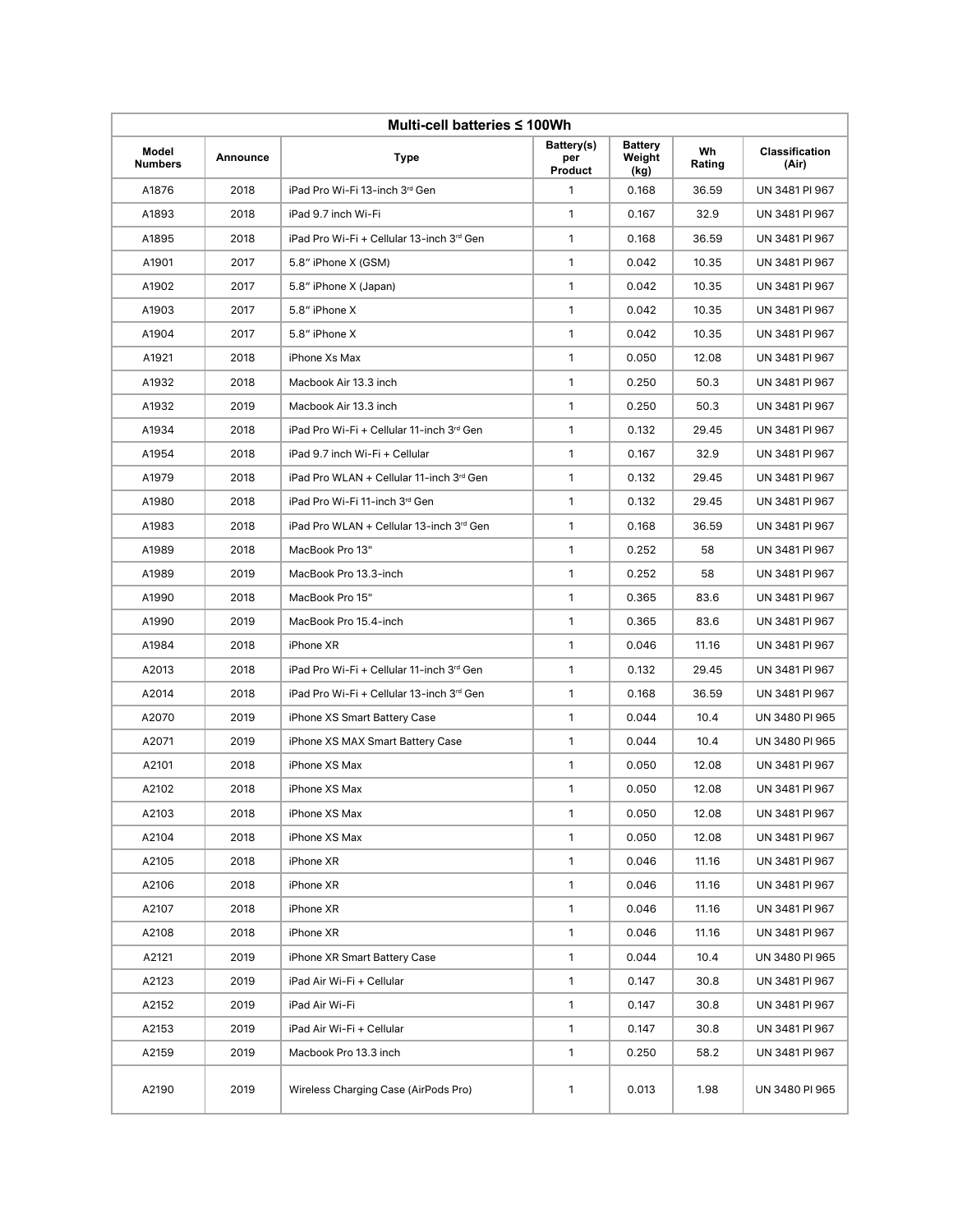| Multi-cell batteries $\leq 100$ Wh |          |                                       |                              |                                  |              |                                |
|------------------------------------|----------|---------------------------------------|------------------------------|----------------------------------|--------------|--------------------------------|
| Model<br><b>Numbers</b>            | Announce | Type                                  | Battery(s)<br>per<br>Product | <b>Battery</b><br>Weight<br>(kg) | Wh<br>Rating | <b>Classification</b><br>(Air) |
| A2190                              |          |                                       |                              | 0.013                            | 1.98         |                                |
| A2083                              | 2019     | AirPods Pro in Wireless Charging Case |                              | 0.002                            | 0.159        | UN 3481 PI 967                 |
| A2084                              |          |                                       |                              | 0.002                            | 0.159        |                                |
| A2197                              | 2019     | iPad Wi Fi                            |                              | 0.173                            | 32.9         | UN 3481 PI 967                 |
| A2198                              | 2019     | iPad Wi Fi + Cell                     |                              | 0.173                            | 32.9         | UN 3481 PI 967                 |

### **REGULATORY INFORMATION**

If hazardous materials are present in the workplace, Material Safety Data Sheets (MSDS)/Safety Data Sheets (SDS) are required by various national and international occupational worker safety regulations. However, MSDS/SDS's are not required for articles (see 29 CFR 1910.1200 (b)(6)(v)). Exceptions also apply for consumer products as defined in 29 CFR 1910.1200 (b)(6)(ix). An article is defined as a manufactured item other than a fluid or particle; (i) which is formed to a specific shape or design during manufacture; (ii) which has end use function(s) dependent in whole or in part upon its shape or design during end use; and (iii) which under normal conditions of use does not release more than very small quantities, e.g. minute or trace amounts of a hazardous chemical, and does not pose a physical hazard or health risk to employees.

#### **GENERAL RECOMMENDATIONS**

CAUTION: Under extreme conditions, a risk of fire, explosion and burns exists. Do not shortcircuit, crush, puncture, heat, incinerate or disassemble cells